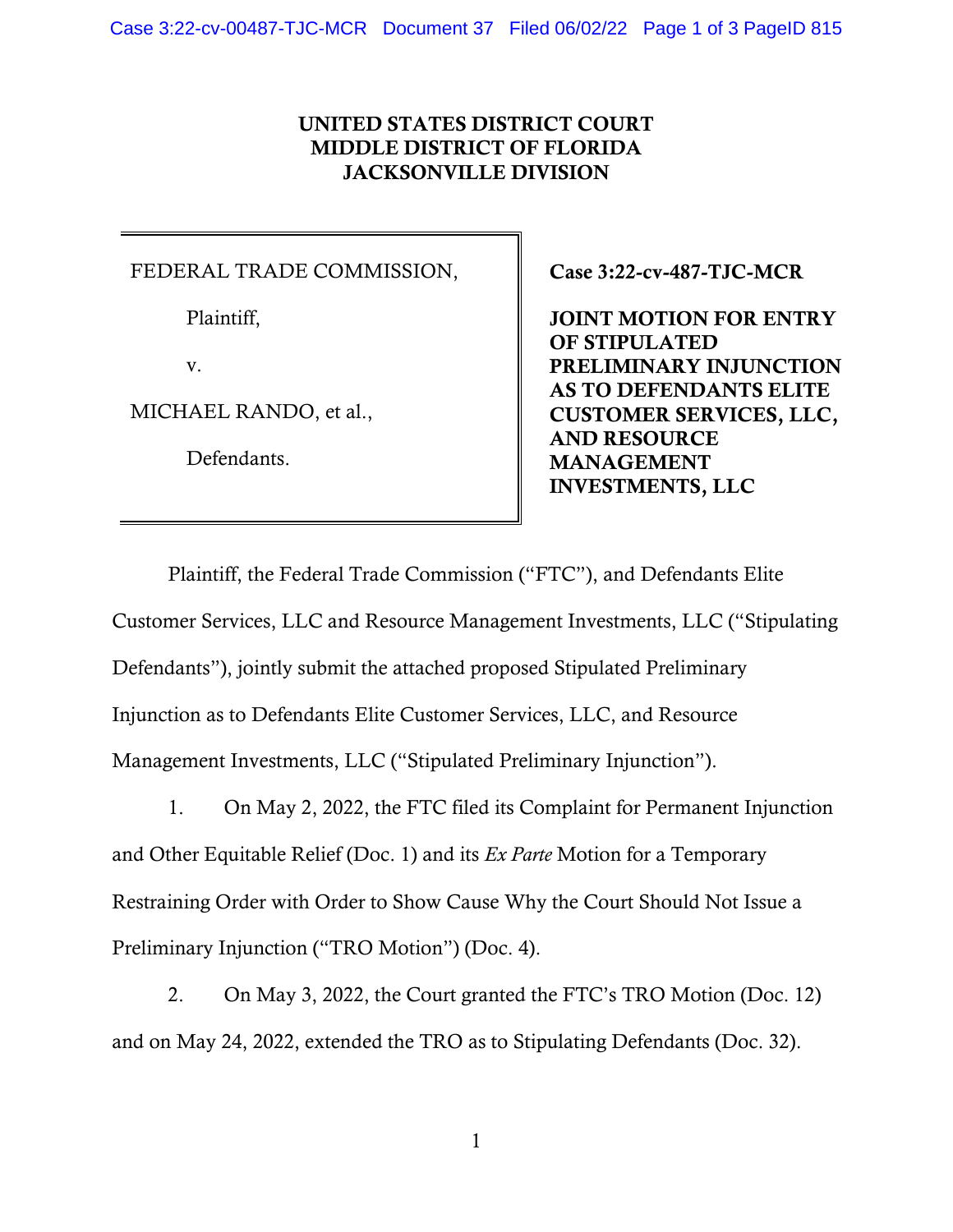3. The FTC and Stipulating Defendants have negotiated the attached Stipulated Preliminary Injunction in lieu of a contested preliminary injunction proceeding as to Stipulating Defendants.

Therefore, the undersigned parties jointly request the Court enter the proposed Stipulated Preliminary Injunction as to Defendants Elite Customer Services, LLC, and Resource Management Investments, LLC.

Dated: June 2, 2022 Respectfully submitted,

*/s/ Brian M. Welke* Hong Park Brian M. Welke Sana Chaudhry Federal Trade Commission 600 Pennsylvania Avenue NW CC- 9528 Washington, DC 20580 Tel: 202-326-2158 (Park), -2897 (Welke), -2679 (Chaudhry) Fax: 202-326-3768 Email: [hpark@ftc.gov,](mailto:hpark@ftc.gov) [bwelke@ftc.gov,](mailto:bwelke@ftc.gov) schaudhry@ftc.gov

Counsel for Plaintiff FEDERAL TRADE COMMISSION */s/ Jared J. Burns*  Daniel K. Bean dbean@abelbeanlaw.com (904) 944-4104 Jared J. Burns jburns@abelbeanlaw.com (904) 944-4110 Abel Bean Law. P.A. 100 N. Laura Street, Ste. 501 Jacksonville, FL 32202

Counsel for Defendants Elite Customer Services, LLC and Resource Management Investments, LLC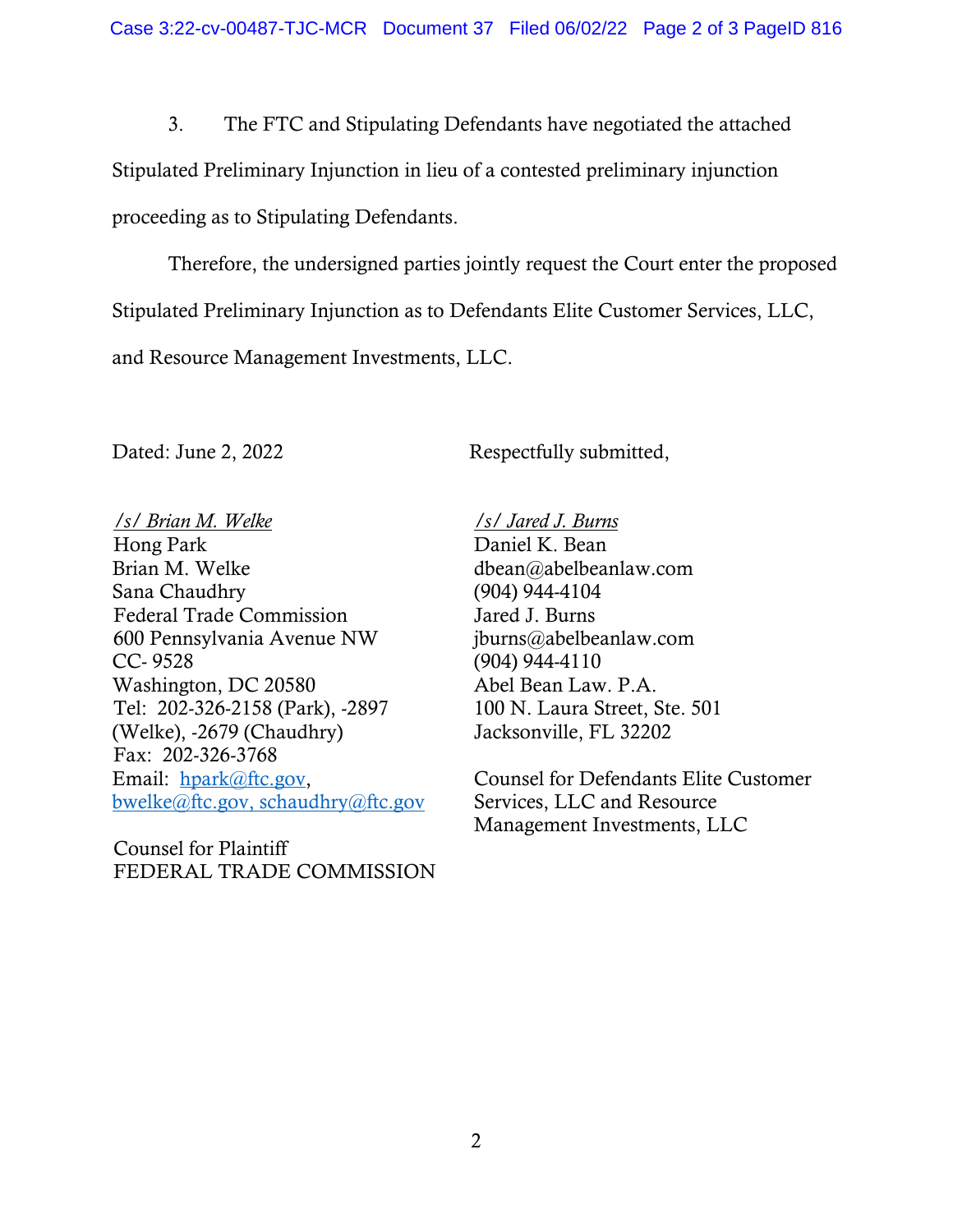## CERTIFICATE OF SERVICE

I hereby certify that on June 2, 2022 I served a true and correct copy of the foregoing and accompanying filings and attachments via ECF to the following counsel of record:

*Latour "LT" Lafferty* ltlafferty@gunster.com (813) 222-6643 *Michael R. Freed* mfreed@gunster.com (904) 350-7167 *Nathan W. Hill* nhill@gunster.com 407-406-5246 *Pierce Giboney* pgiboney@gunster.com (904) 350-7177 *Ashley Englund* aenglund@gunster.com (904) 350-7403 Gunster, Yoakley & Stewart, PA 225 Water St Ste 1750 Jacksonville, FL 32202-5137 *Counsel for Defendants Michael Rando, Valerie Rando, Prosperity Training Technology LLC, Digital Business Scaling LLC, First Coast Matchmakers Inc., First Coast Matchmakers LLC, and Financial Consulting Management Group LLC* 

*Daniel K. Bean* dbean@abelbeanlaw.com (904) 944-4104 *Jared J. Burns* jburns@abelbeanlaw.com (904) 944-4110 Abel Bean Law. P.A. 100 N. Laura Street, Ste. 501 Jacksonville, FL 32202 *Counsel for Defendants Elite Customer Services LLC and Resource Management Investments LLC*

*Katherine C. Donlon* kdonlon@jclaw.com 813-291-3300 Johnson, Cassidy, Newlon & DeCort 2802 N. Howard Avenue Tampa, FL 33607 *Counsel for Receiver Maria Yip* 

 */s/ Brian M. Welke*  Brian M. Welke *Counsel for Plaintiff Federal Trade Commission*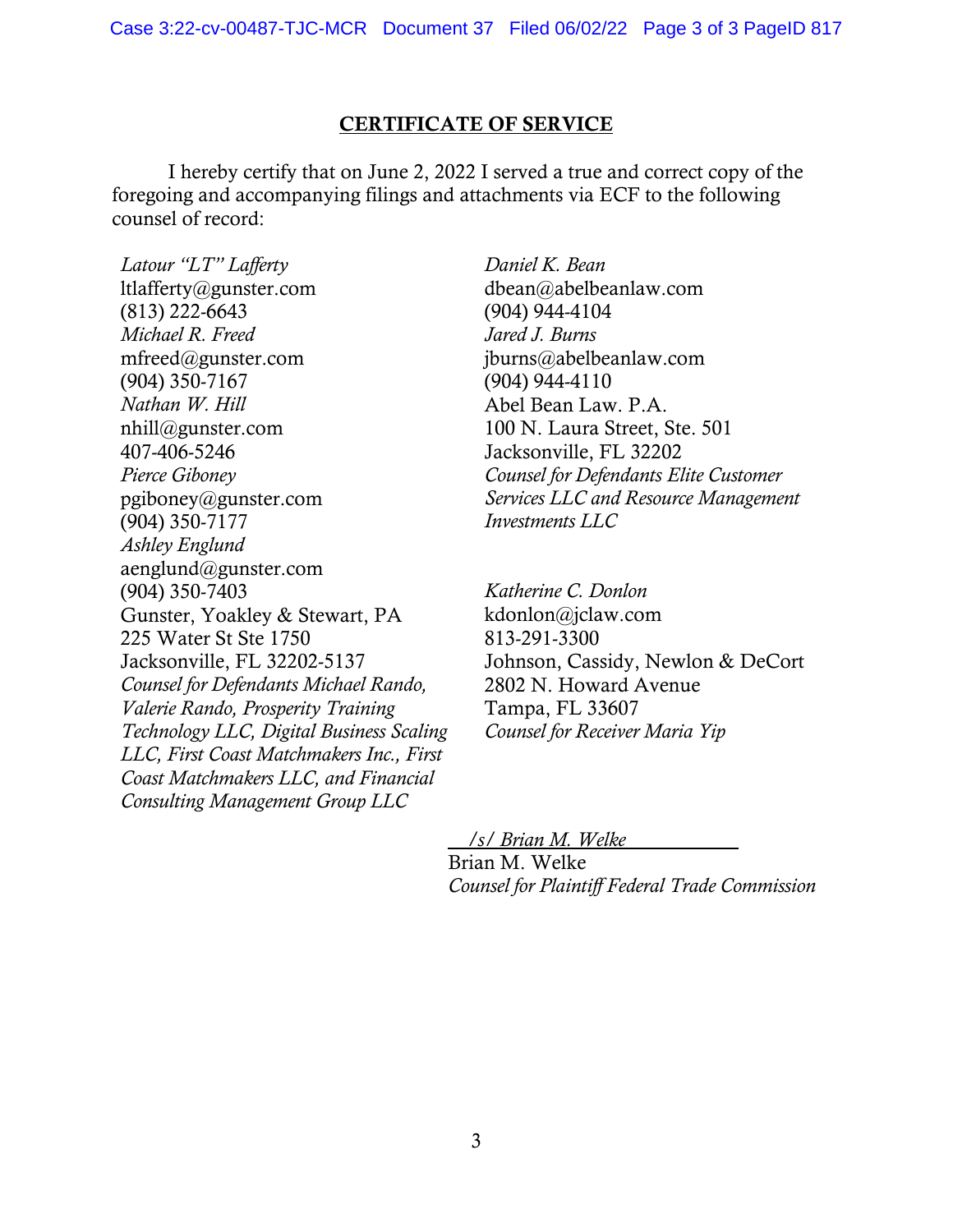## UNITED STATES DISTRICT COURT MIDDLE DISTRICT OF FLORIDA JACKSONVILLE DIVISION

#### FEDERAL TRADE COMMISSION,

Plaintiff,

v.

MICHAEL RANDO, et al.,

Defendants.

3:22-cv-487-TJC-MCR

[Proposed] STIPULATED PRELIMINARY INJUNCTION AS TO DEFENDANTS ELITE CUSTOMER SERVICES, LLC, AND RESOURCE MANAGEMENT INVESTMENTS, LLC

Plaintiff, the Federal Trade Commission ("FTC" or "Plaintiff") filed its Complaint for Permanent Injunction, Monetary Relief, and Other Relief pursuant to Sections 13(b) and 19 of the Federal Trade Commission Act ("FTC Act"), 15 U.S.C. §§ 53(b) and 57b on May 2, 2022. (Doc. 1). On May 3, 2022, the Court issued its *Ex Parte* Temporary Restraining Order with Asset Freeze, Appointment of a Temporary Receiver, and Other Equitable Relief, and Order to Show Cause Why a Preliminary Injunction Should Not Issue ("TRO Order") (Doc. 12). The FTC and Defendants Elite Customer Services, LLC and Resource Management Investments, LLC ("Stipulating Defendants") have stipulated to entry of this Order.

#### FINDINGS OF FACT

The FTC and the Stipulating Defendants have stipulated and agreed to the entry of this Order. This Court, therefore, under Federal Rule of Civil Procedure 65(d)(1), enters this Order for good cause and for the reasons stated below.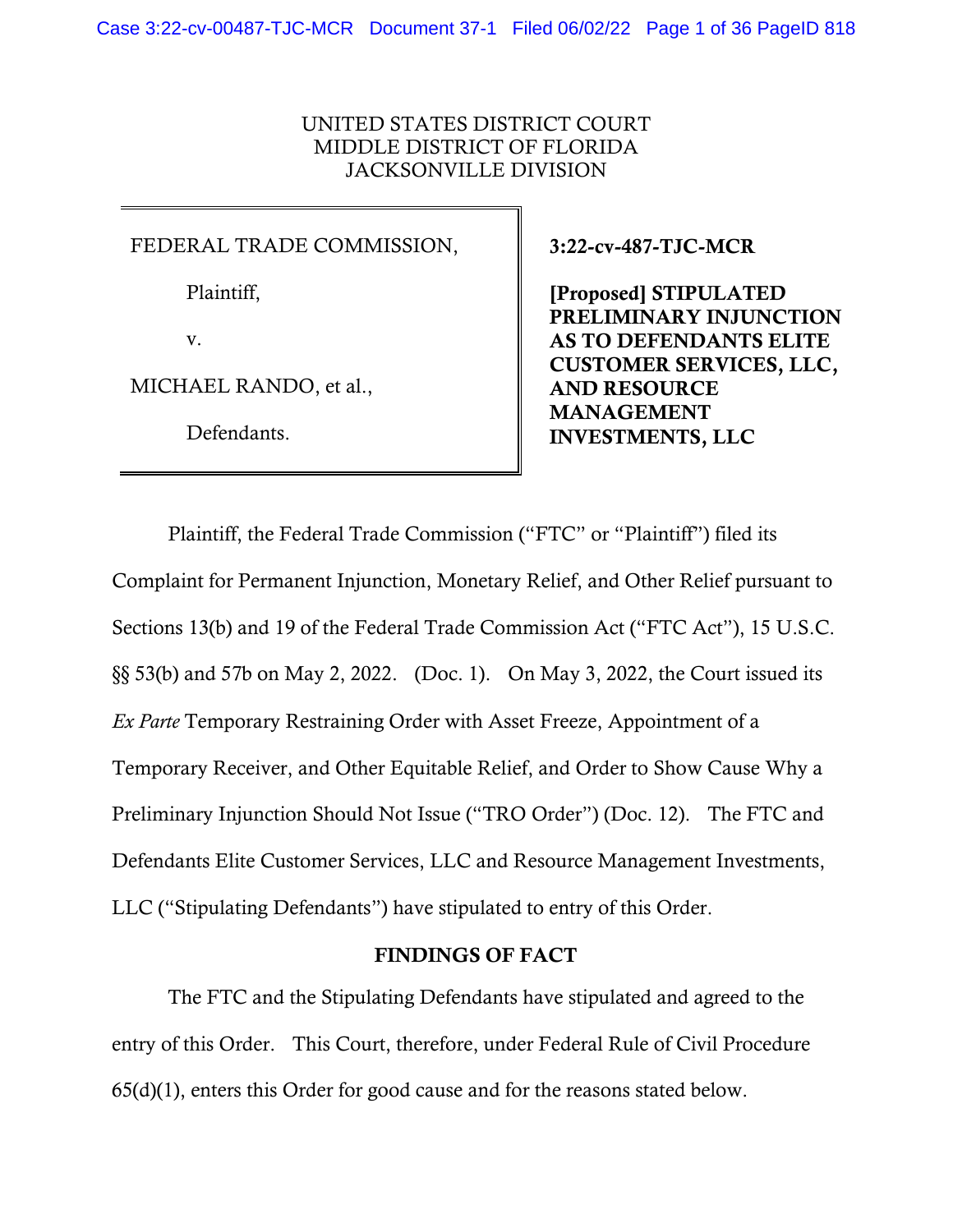A. This Court has jurisdiction over the subject matter of this case, has jurisdiction over Stipulating Defendants, and venue in this District is proper.

B. There is good cause to believe that, in numerous instances, Stipulating Defendants have operated as part of a common enterprise selling credit repair and money-making opportunities.

C. There is good cause to believe that Stipulating Defendants have engaged in and are likely to engage in acts or practices that violate Section 5(a) of the FTC Act, 15 U.S.C. § 45(a); multiple provisions of the Credit Repair Organizations Act ("CROA"), 15 U.S.C. §§ 1679-1679j; multiple provisions of the FTC's Telemarketing Sales Rule ("TSR"), 16 C.F.R. Part 310; and multiple provisions of the FTC's Trade Regulation Rule entitled "Disclosure Requirements and Prohibitions Concerning Business Opportunities" ("Business Opportunity Rule" or "BOR"), 16 C.F.R. Part 437; and that Plaintiff is therefore likely to prevail on the merits of this action.

D. There is good cause to believe that immediate and irreparable harm will result from Defendants' ongoing violations of the FTC Act, CROA, the TSR, and the BOR unless Defendants continue to be restrained and enjoined by order of this Court.

E. There is good cause to believe that immediate and irreparable damage to the Court's ability to grant effective final relief for consumers – including rescission or reformation of contracts, the refund of money, and the return of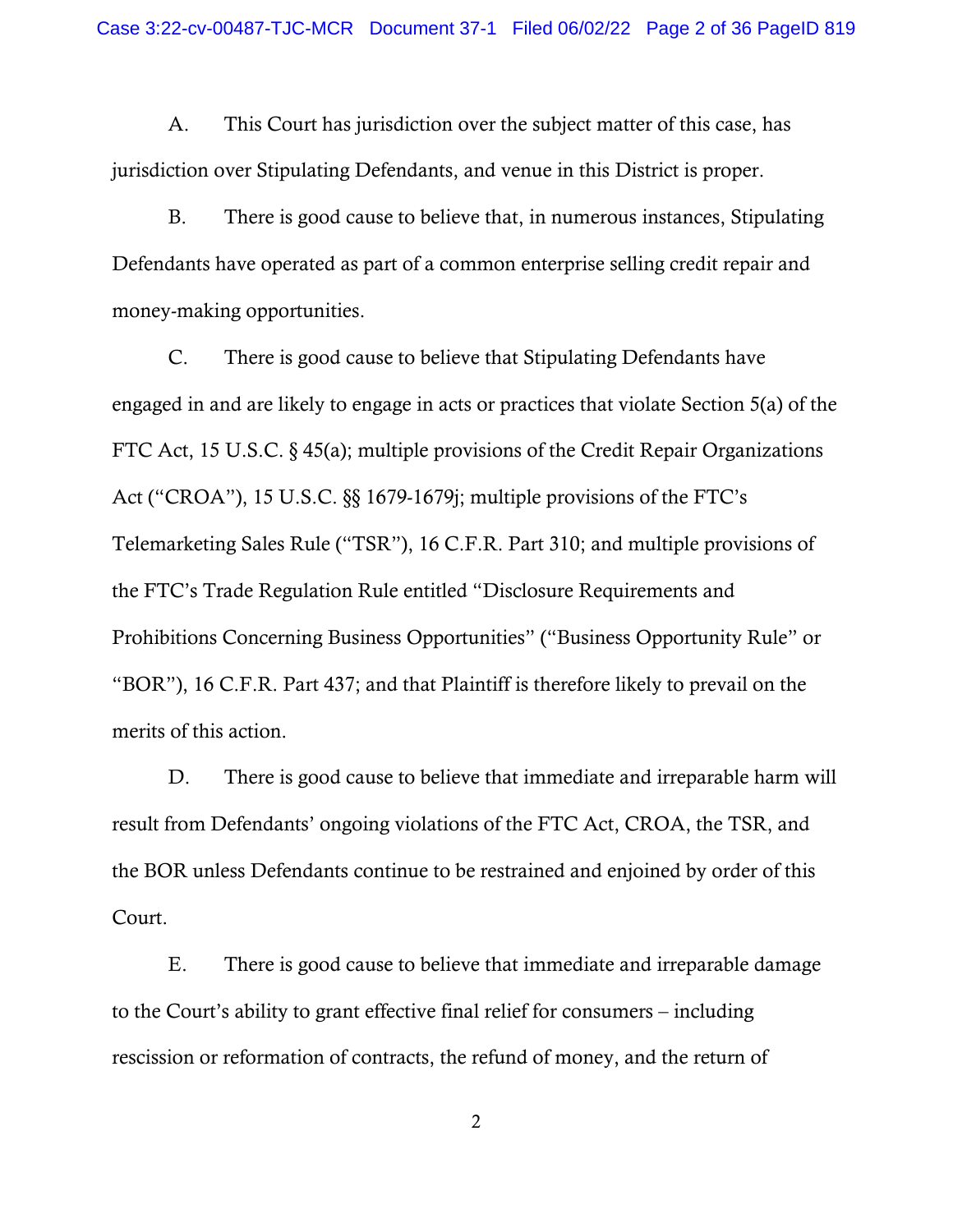property – will occur from the sale, transfer, destruction, or other disposition or concealment by Defendants of their Assets or records, unless Defendants continue to be restrained and enjoined by order of this Court.

F. Good cause exists for appointing a Receiver over the Receivership Entities and continuing to freeze Stipulating Defendants' Assets.

G. Weighing the equities and considering Plaintiff's likelihood of ultimate success on the merits, a preliminary injunction with an asset freeze, the appointment of the Receiver, and other equitable relief is in the public interest.

H. This Court has authority to issue this Order pursuant to Sections 13(b) and 19 of the FTC Act, 15 U.S.C. §§ 53(b) and 57b; Federal Rule of Civil Procedure 65; and the All Writs Act, 28 U.S.C. § 1651.

I. No security is required of any agency of the United States for issuance of a preliminary injunction. Fed. R. Civ. P. 65(c).

#### DEFINITIONS

For the purpose of this Order, the following definitions shall apply:

A. "Asset" means any legal or equitable interest in, right to, or claim to, any property, wherever located and by whomever held, whether tangible, intangible, digital, intellectual property, or otherwise.

B. "Corporate Defendant(s)" means Prosperity Training Technology LLC; Elite Customer Services, LLC; Digital Business Scaling LLC; First Coast Matchmakers Inc.; First Coast Matchmakers LLC; Financial Consulting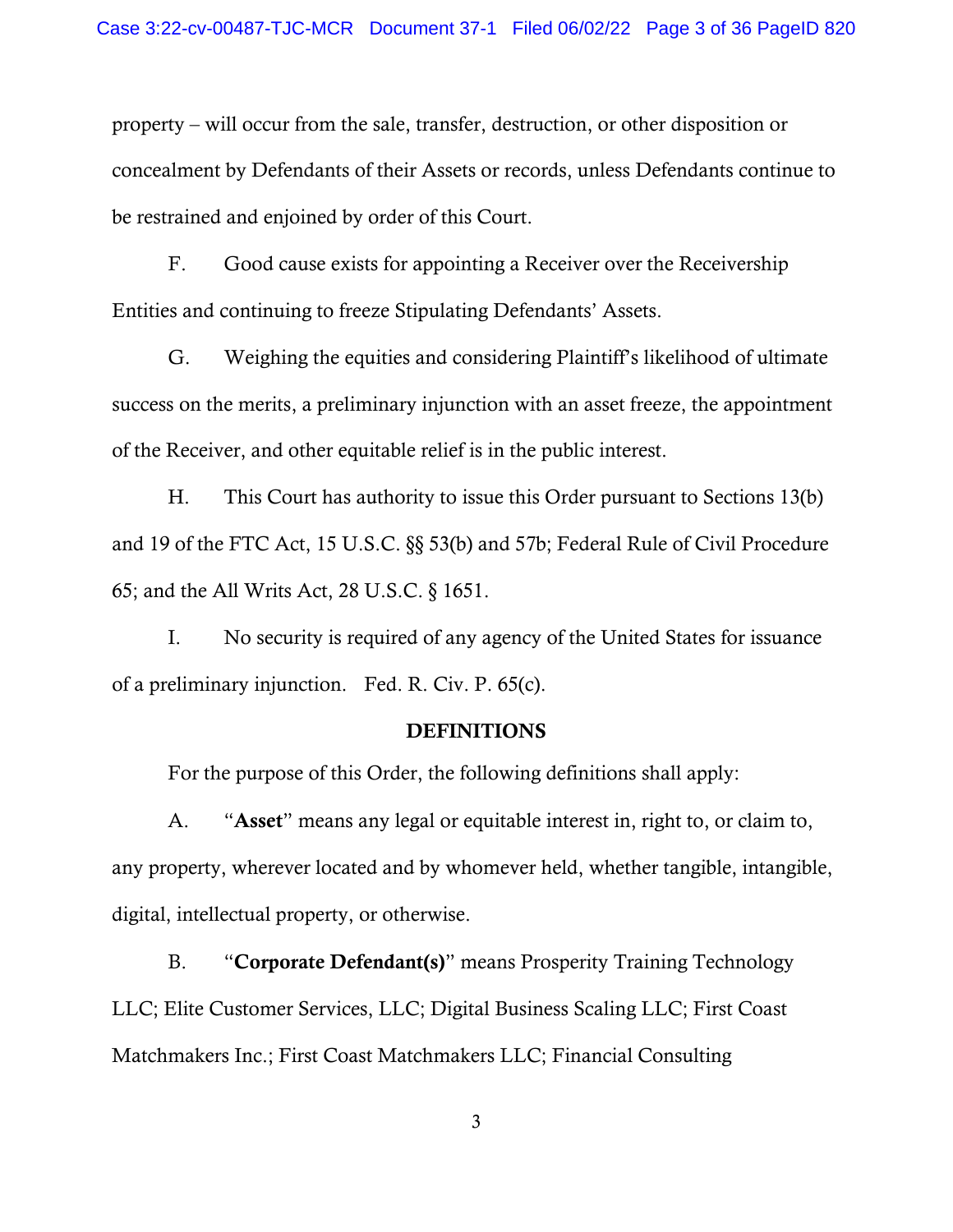Management Group LLC; Resource Management Investments, LLC; and each of their subsidiaries, affiliates, successors, and assigns, individually, collectively, or in any combination.

C. "Credit Repair Service" means any service, in return for payment of money or other valuable consideration, for the express or implied purpose of: 1) improving any consumer's credit report, credit record, credit history, credit profile, credit score, or credit rating; or 2) providing any advice or assistance to any consumer with regard to any activity or service the purpose of which is to improve a consumer's credit report, credit record, credit history, credit profile, credit score, or credit rating.

D. "Defendants" means Corporate Defendants and Individual Defendants, individually, collectively, or in any combination.

E. "Document" is synonymous in meaning and equal in scope to the usage of "document" and "electronically stored information" in Federal Rule of Civil Procedure 34(a), Fed. R. Civ. P. 34(a), and includes writings, drawings, graphs, charts, photographs, sound and video recordings, images, Internet sites, web pages, websites, electronic correspondence, including e-mail and instant messages, contracts, accounting data, advertisements, FTP Logs, Server Access Logs, books, written or printed records, handwritten notes, telephone logs, telephone scripts, receipt books, ledgers, personal and business canceled checks and check registers, bank statements, appointment books, computer records, customer or sales databases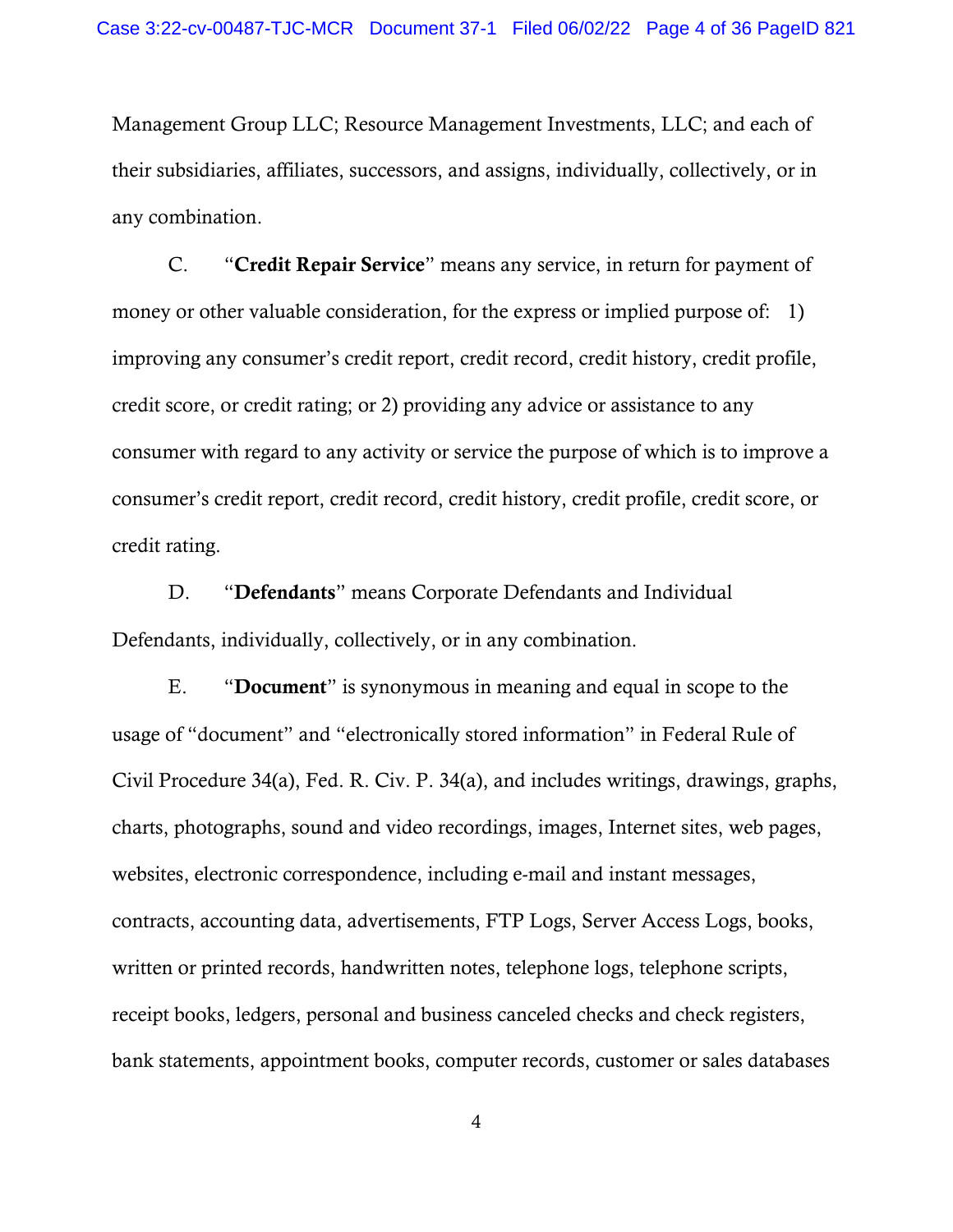and any other electronically stored information, including Documents located on remote servers or cloud computing systems, and other data or data compilations from which information can be obtained directly or, if necessary, after translation into a reasonably usable form. A draft or non-identical copy is a separate document within the meaning of the term.

F. "Earnings Claim" means any oral, written, or visual representation to a consumer, prospective purchaser, or investor that conveys, expressly or by implication, a specific level or range of actual or potential sales, or gross or net income or profits. Earnings claims include, but are not limited to any: 1) chart, table, or mathematical calculation that demonstrates possible results based upon a combination of variables; and 2) statements from which a consumer, prospective purchaser, or investor can reasonably infer that he or she will earn a minimum level of income (*e.g.* "earn enough to buy a Lamborghini," "earn a six-figure income," or "earn your investment back within one year").

G. "Electronic Data Host" means any person or entity in the business of storing, hosting, or otherwise maintaining electronically stored information. This includes, but is not limited to, any entity hosting a website or server, and any entity providing "cloud based" electronic storage.

H. "Individual Defendant(s)" means Michael Rando and Valerie Rando, individually, collectively, or in any combination.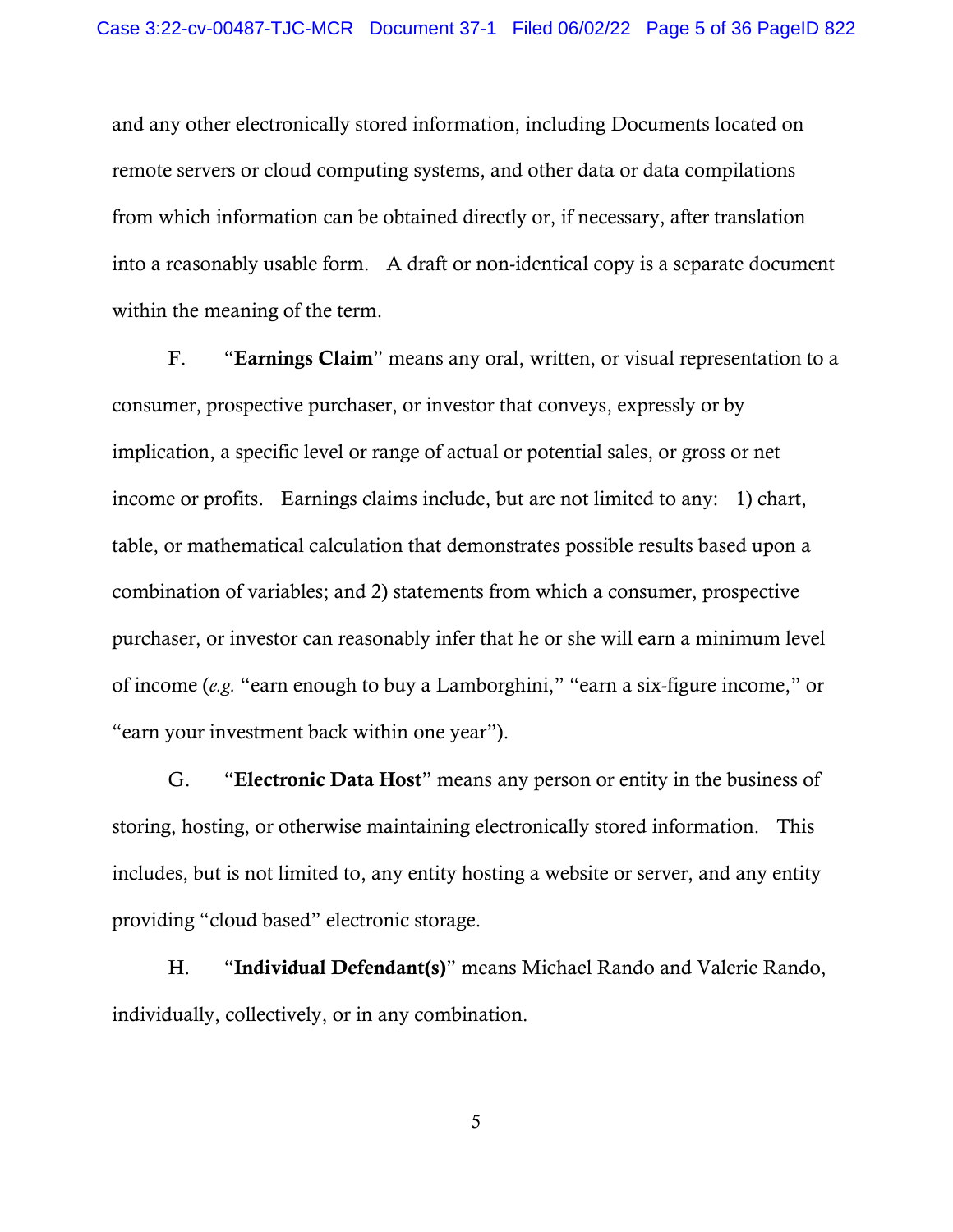I. "Person" means a natural person, an organization or other legal entity, including a corporation, partnership, sole proprietorship, limited liability company, association, cooperative, or any other group or combination acting as an entity.

J. "Receiver" means the Receiver appointed in Section [XIII](#page-22-0) of this Order and any deputy receivers that shall be named by the receiver.

K. "Receivership Entities" means Stipulating Defendants as well as any other entity that has conducted any business related to Stipulating Defendants' alleged credit repair and money-making scheme, including receipt of Assets derived from any activity that is the subject of the Complaint in this matter, and that the Receiver determines is controlled or owned by any Stipulating Defendant.

L. "Stipulating Defendants" means Defendants Elite Customer Services, LLC and Resource Management Investments, LLC, and each of their subsidiaries, affiliates, successors, and assigns, individually, collectively, or in any combination.

#### ORDER

#### I. PROHIBITED CREDIT REPAIR ACTIVITIES

IT IS THEREFORE ORDERED that Stipulating Defendants and their officers, agents, employees, and attorneys, and all other persons in active concert or participation with them, who receive actual notice of this Order by personal service or otherwise, whether acting directly or indirectly, in connection with the advertising, marketing, promoting, or offering for sale of any Credit Repair Service, are preliminarily restrained and enjoined from: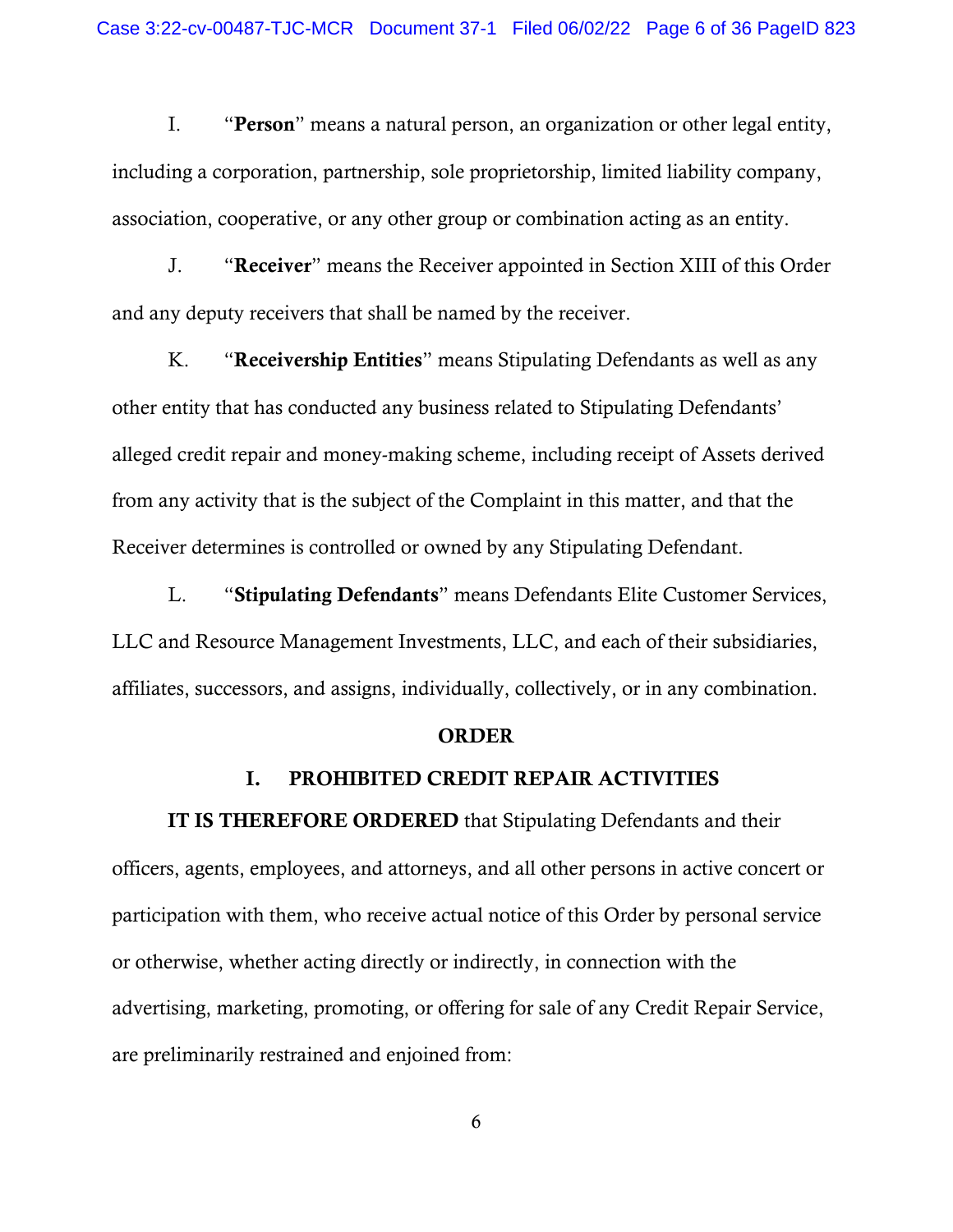A. Misrepresenting or assisting others in misrepresenting, expressly or by implication:

- 1. That any Person can remove negative information or hard inquires from their own or any other Person's credit report, credit record, credit history, or credit profile;
- 2. That any Person can substantially improve their own or any other Person's credit score or credit rating;
- 3. That any Person is, or will add any Person as, an additional authorized user on any other Person's credit card or line of credit account;
- 4. That any Person is or was the victim of identity theft;
- 5. Current or past identifying information (*e.g.* names, aliases, addresses, phone numbers, or employment history) on a consumer's credit report, credit record, credit history, or credit profile;
- 6. Any other fact material to consumers concerning any Credit Repair Service, such as the total costs; any material restrictions, limitations, or conditions; or any material aspect of its performance, efficacy, nature, or central characteristics;

B. Charging or receiving money or other valuable consideration for the performance of any Credit Repair Service: 1) before such service is fully performed,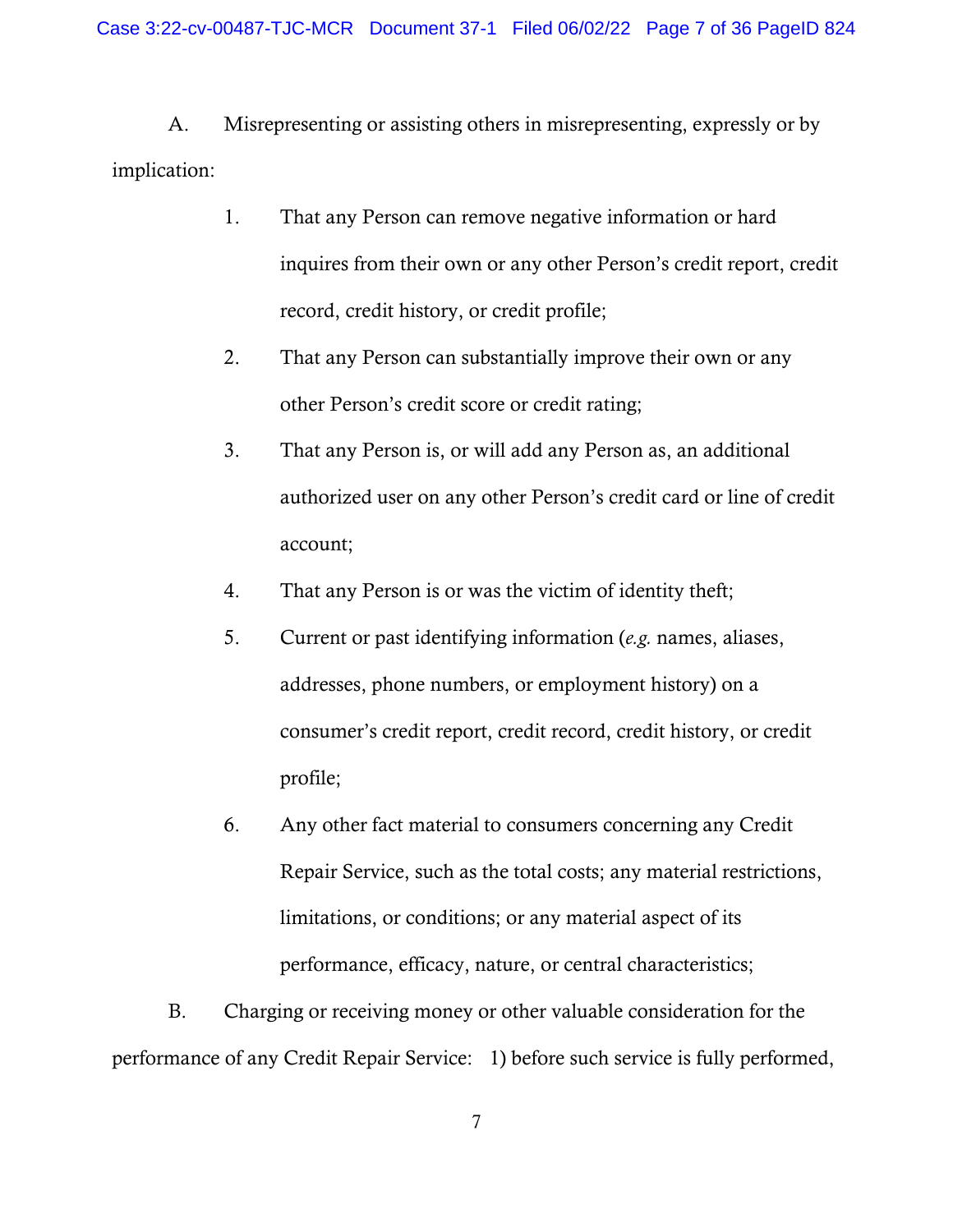and 2) before providing the consumer with documentation in the form of a consumer report from a consumer reporting agency demonstrating the promised results have been achieved, with such report having been issued more than six months after the results were achieved.

C. Failing to provide any Person with a written statement of "Consumer Credit File Rights Under State and Federal Law," in the form and manner required by 15 U.S.C. § 1679c(a);

D. Failing to include in contracts for any Credit Repair Service the following required terms and conditions: a) a full and detailed description of the services to be performed for the consumer, including all guarantees of performance and an estimate of the date by which the performance of the services (to be performed by Defendants or any other Person) will be complete or the length of the period necessary to perform such services, and b) the specific conspicuous statement in bold face type, in immediate proximity to the space reserved for the consumer's signature on the contract, regarding the consumers' right to cancel the contract without penalty or obligation at any time before the third business day after the date on which the consumer signed the contract;

E. Failing to provide any Person with a separate form with the heading "Notice of Cancellation," in the form and manner required by 15 U.S.C.  $\S$  1679e(b); and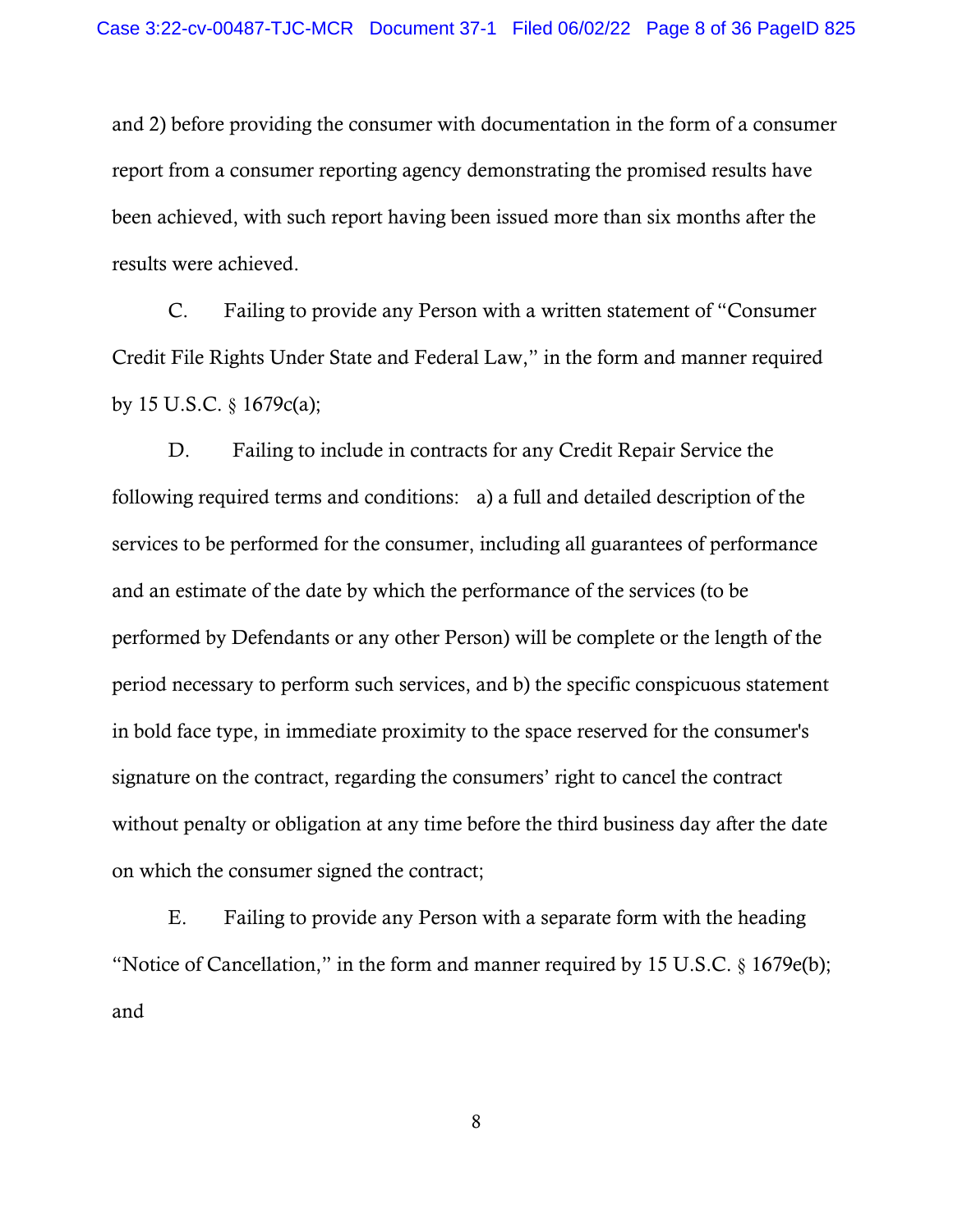F. Failing to provide any Person with a copy of a completed contract and all disclosures required under CROA, 15 U.S.C. §§ 1679-1679j, and a copy of any other document such Person is required to sign.

#### II. PROHIBITED BUSINESS ACTIVITES

IT IS THEREFORE ORDERED that Stipulating Defendants and their officers, agents, employees, and attorneys, and all other persons in active concert or participation with them, who receive actual notice of this Order by personal service or otherwise, whether acting directly or indirectly, in connection with the advertising, marketing, promoting, or offering for sale of any goods or services, are preliminarily restrained and enjoined from:

A. Making any Earnings Claim, unless the Earnings Claim is nonmisleading, and, at the time such claim is made, Stipulating Defendants: 1) have a reasonable basis for their claim; 2) have in their possession written materials that substantiate the claim; and 3) make the written substantiation available upon request to the consumer, potential purchaser, investor, the Receiver, or to the FTC;

B. Failing to provide any consumer, potential purchaser, or investor with disclosure documents in the form and manner required by 16 C.F.R. §§ 437.2, 437.3(a)(1)-(5), and 437.4;

C. Misrepresenting or assisting others in misrepresenting, expressly or by implication:

1. Any refund, money-back guarantee, or cancellation policy;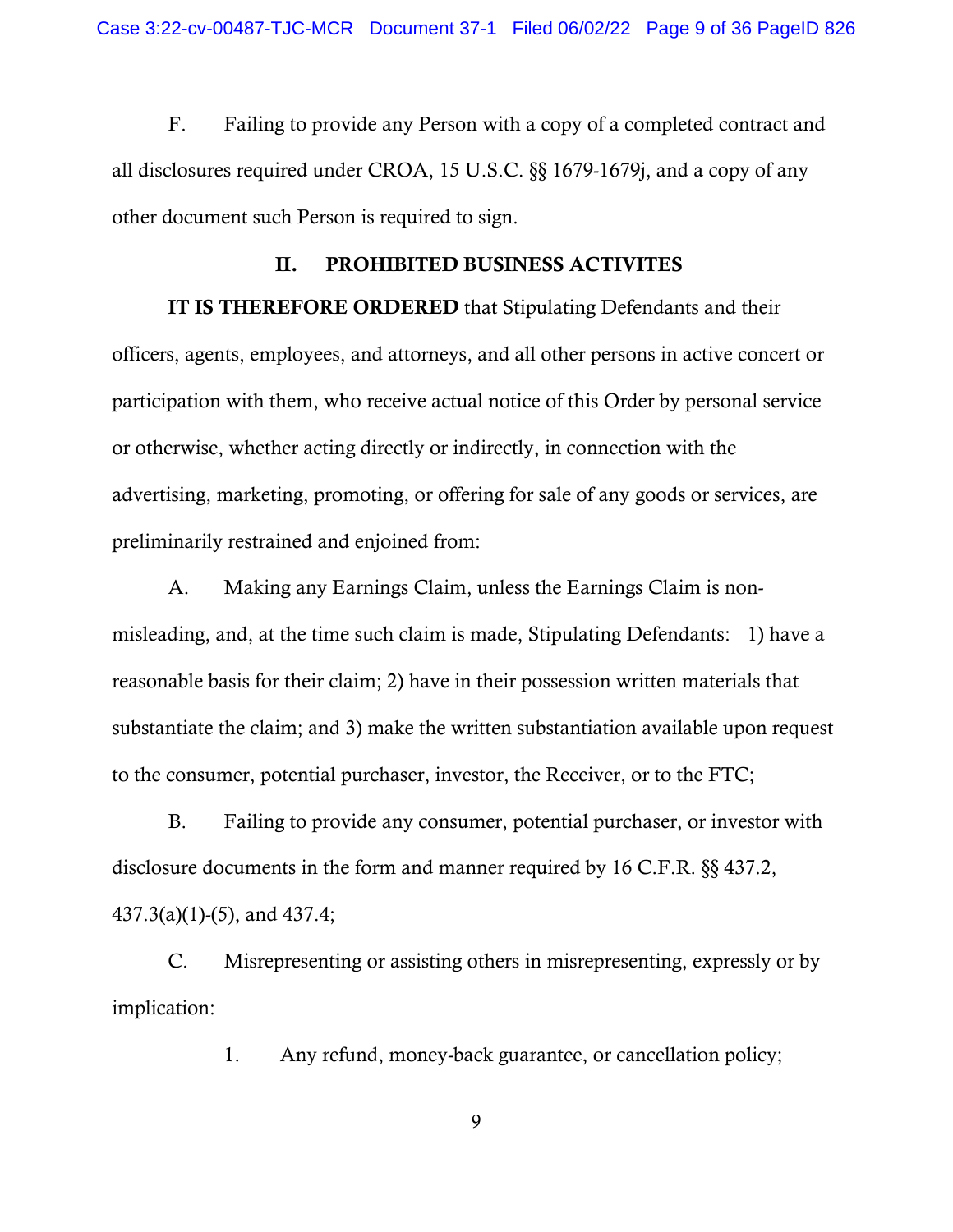- 2. That Stipulating Defendants' practices or advised practices are legal;
- 3. That consumers, using Stipulating Defendants' products and services, are likely to profitably and legally operate a business selling credit repair services and education; or
- 4. Any other fact material to consumers concerning any good or service, such as: the total costs; any material restrictions, limitations, or conditions; or any material aspect of its performance, efficacy, nature, or central characteristics.

### III. PROHIBITION ON RELEASE OF CUSTOMER INFORMATION

IT IS FURTHER ORDERED that Stipulating Defendants and their officers, agents, employees, and attorneys, and all other persons in active concert or participation with any of them, who receive actual notice of this Order, whether acting directly or indirectly, are hereby preliminarily restrained and enjoined from disclosing, using, transferring, or benefitting from customer information, including the name, address, telephone number, email address, birth date, social security number, other identifying information, or any data that enables access to a customer's account (including a credit card, bank account, or other financial account), that any Stipulating Defendant obtained prior to entry of this Order.

Provided, however, that Stipulating Defendants may disclose such identifying information to a law enforcement agency, to their attorneys as required for their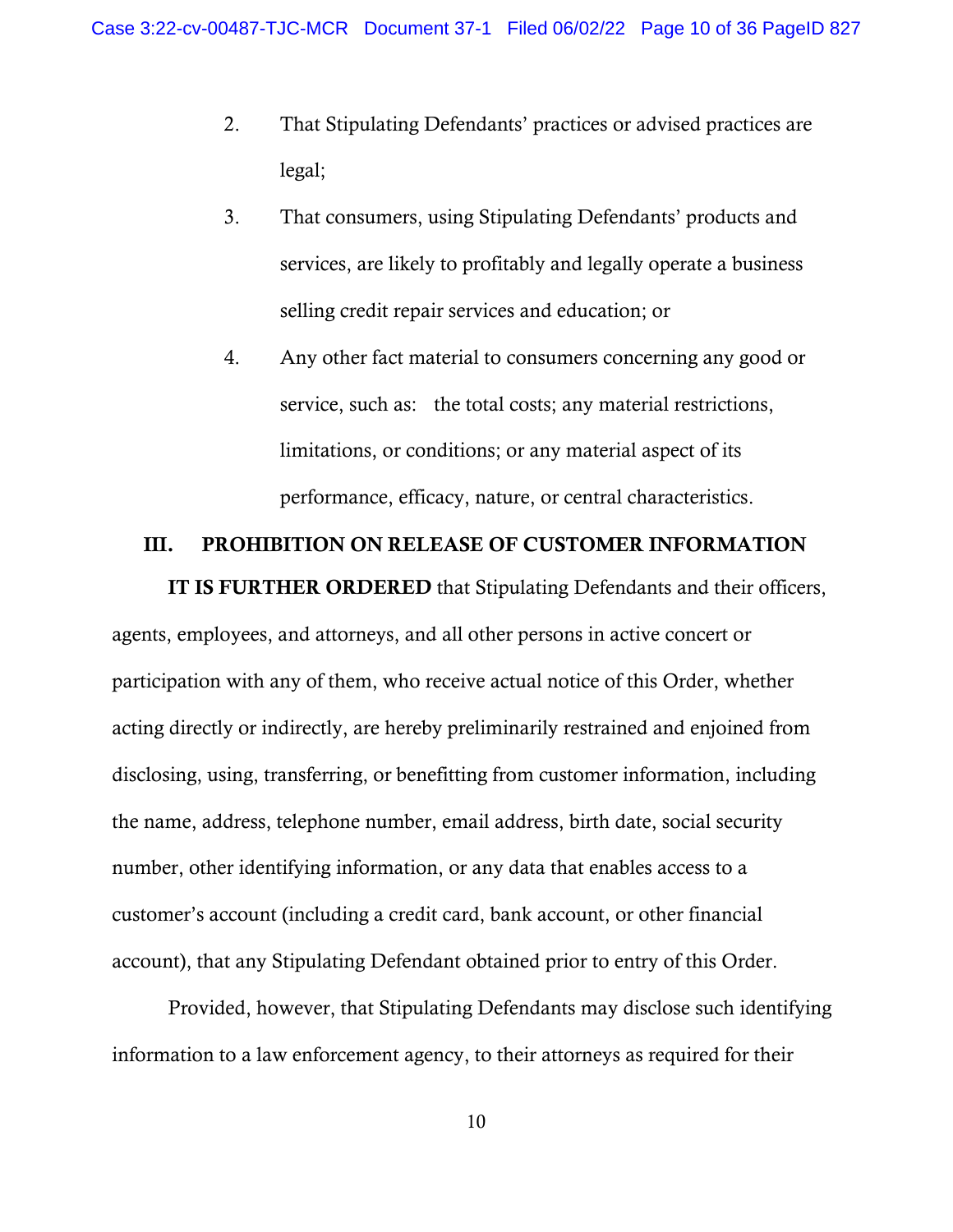defense, as required by any law, regulation, or court order, or in any filings, pleadings or discovery in this action in the manner required by the Federal Rules of Civil Procedure and by any protective order in the case.

### IV. ASSET FREEZE

IT IS FURTHER ORDERED that Stipulating Defendants and their officers, agents, employees, and attorneys, and all other persons in active concert or participation with any of them, who receive actual notice of this Order, whether acting directly or indirectly, are hereby preliminarily restrained and enjoined from:

A. Transferring, liquidating, converting, encumbering, pledging, loaning, selling, concealing, dissipating, disbursing, assigning, relinquishing, spending, withdrawing, granting a lien or security interest or other interest in, or otherwise disposing of any Assets that are:

- 1. owned or controlled, directly or indirectly, by any Stipulating Defendant;
- 2. held, in part or in whole, for the benefit of any Stipulating Defendant;
- 3. in the actual or constructive possession of any Stipulating Defendant; or
- 4. owned or controlled by, in the actual or constructive possession of, or otherwise held for the benefit of, any corporation, partnership, asset protection trust, or other entity that is directly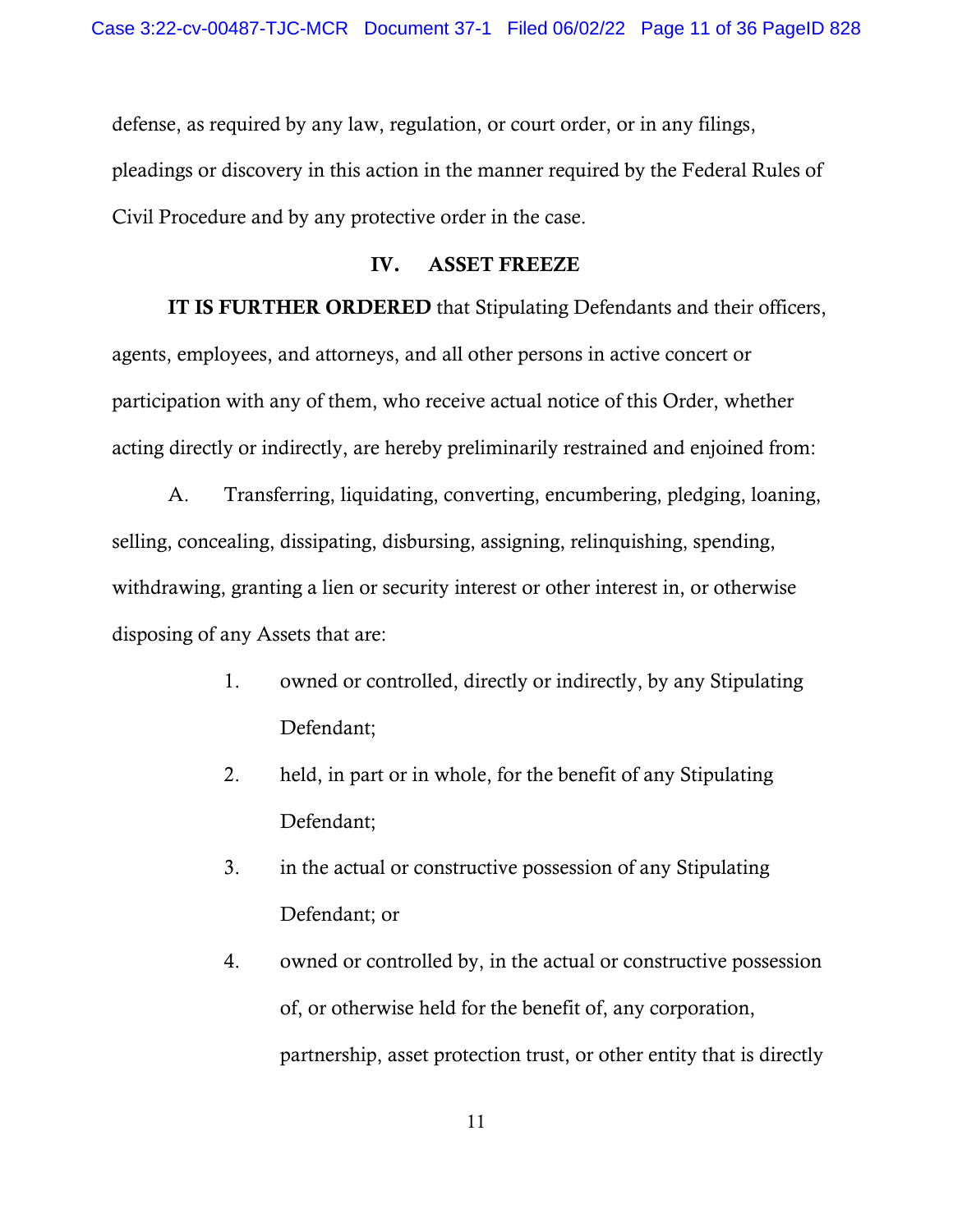or indirectly owned, managed or controlled by any Stipulating Defendant;

B. Opening or causing to be opened any safe deposit boxes, commercial mail boxes, or storage facilities titled in the name of any Stipulating Defendant or subject to access by any Stipulating Defendant, except as necessary to comply with written requests from the Receiver acting pursuant to its authority under this Order;

C. Incurring charges or cash advances on any credit, debit, or ATM card issued in the name, individually or jointly, of any Corporate Defendant or any corporation, partnership, or other entity directly or indirectly owned, managed, or controlled by any Stipulating Defendant or of which any Stipulating Defendant is an officer, director, member, or manager. This includes any corporate bankcard or corporate credit card account for which any Stipulating Defendant is, or was on the date that this Order was signed, an authorized signor; or

D. Cashing any checks or depositing any money orders or cash received from, or that draws on a bank or financial account belonging to, consumers, clients, or customers of any Stipulating Defendant.

The Assets affected by this Section shall include: (1) all Assets of Stipulating Defendants as of the time this Order is entered; and (2) Assets obtained by Stipulating Defendants after this Order is entered if those Assets are derived from any activity that is the subject of the Complaint in this matter or that is prohibited by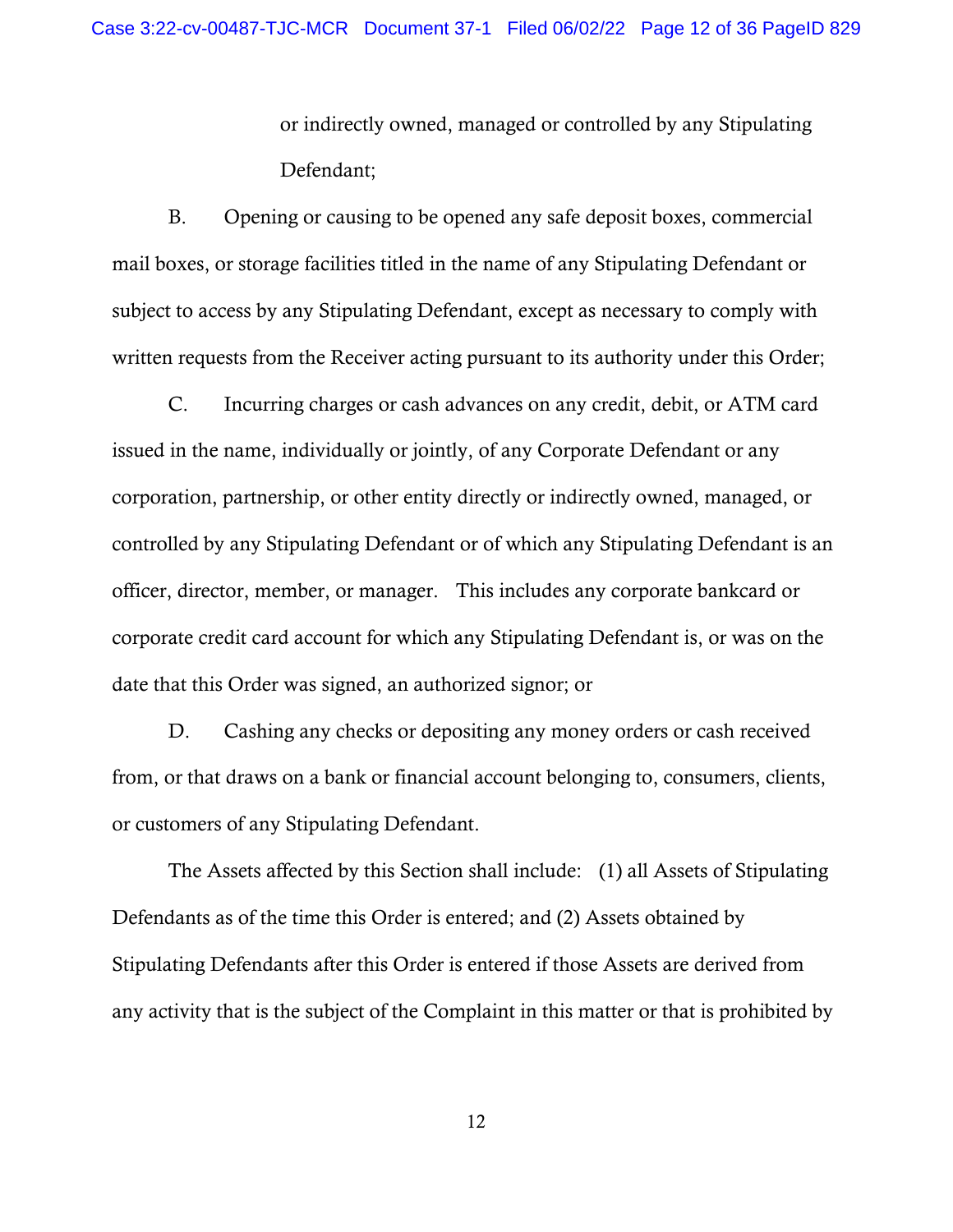this Order. This Section does not prohibit any transfers to the Receiver or repatriation of foreign Assets specifically required by this Order.

However, provisions shall be made to allow the Stipulating Defendants to hire counsel to represent them in this action. Third party Asset holders covered by Section [V](#page-15-0) of this order shall allow transfers or withdrawals allowing for these provisions if the third party Asset holders receive, in writing, a letter delineating the amount to be transferred or withdrawn and signed by the Receiver, Plaintiff's counsel, and Stipulating Defendants' counsel.

#### V. DUTIES OF ASSET HOLDERS AND OTHER THIRD PARTIES

<span id="page-15-0"></span>IT IS FURTHER ORDERED that any financial or brokerage institution, Electronic Data Host, credit card processor, payment processor, merchant bank, acquiring bank, independent sales organization, third party processor, payment gateway, insurance company, business entity, or person who receives actual notice of this Order (by service or otherwise) that:

(a) has held, controlled, or maintained custody, through an account or otherwise, of any Document on behalf of any Stipulating Defendant or any Asset that has been: owned or controlled, directly or indirectly, by any Stipulating Defendant; held, in part or in whole, for the benefit of any Stipulating Defendant; in the actual or constructive possession of any Stipulating Defendant; or owned or controlled by, in the actual or constructive possession of, or otherwise held for the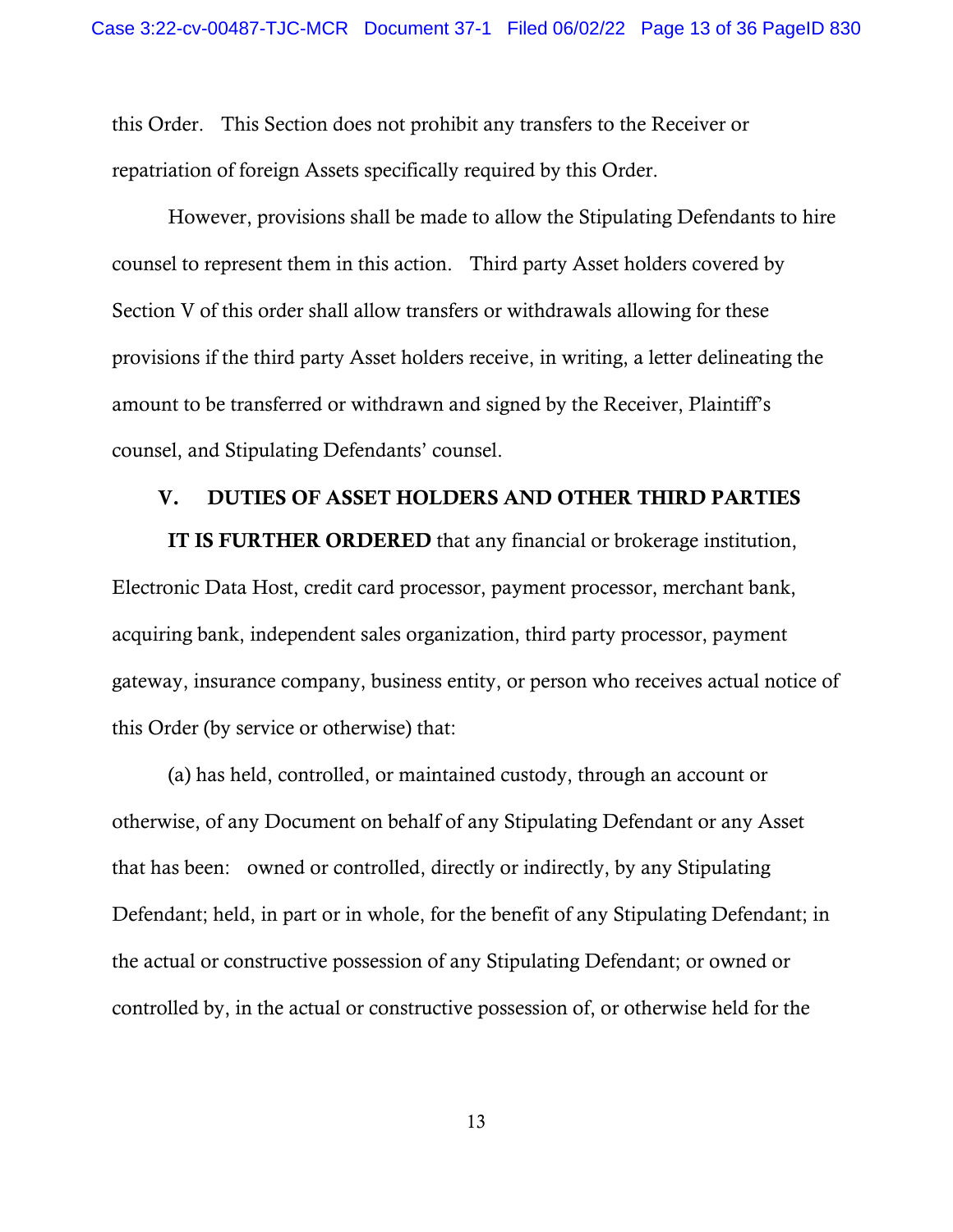benefit of, any corporation, partnership, asset protection trust, or other entity that is directly or indirectly owned, managed or controlled by any Stipulating Defendant;

(b) has held, controlled, or maintained custody, through an account or otherwise, of any Document or Asset associated with credits, debits, or charges made on behalf of any Stipulating Defendant, including reserve funds held by payment processors, credit card processors, merchant banks, acquiring banks, independent sales organizations, third party processors, payment gateways, insurance companies, or other entities; or

(c) has extended credit to any Stipulating Defendant, including through a credit card account, shall:

A. Hold, preserve, and retain within its control and prohibit the withdrawal, removal, alteration, assignment, transfer, pledge, encumbrance, disbursement, dissipation, relinquishment, conversion, sale, or other disposal of any such Document or Asset, as well as all Documents or other property related to such Assets, except by further order of this Court; provided, however, that this provision does not prohibit an Individual Defendant from incurring charges on a personal credit card established prior to entry of this Order, up to the pre-existing credit limit;

B. Deny any person, except the Receiver, access to any safe deposit box, commercial mail box, or storage facility that is titled in the name of any Stipulating Defendant, either individually or jointly, or otherwise subject to access by any Stipulating Defendant;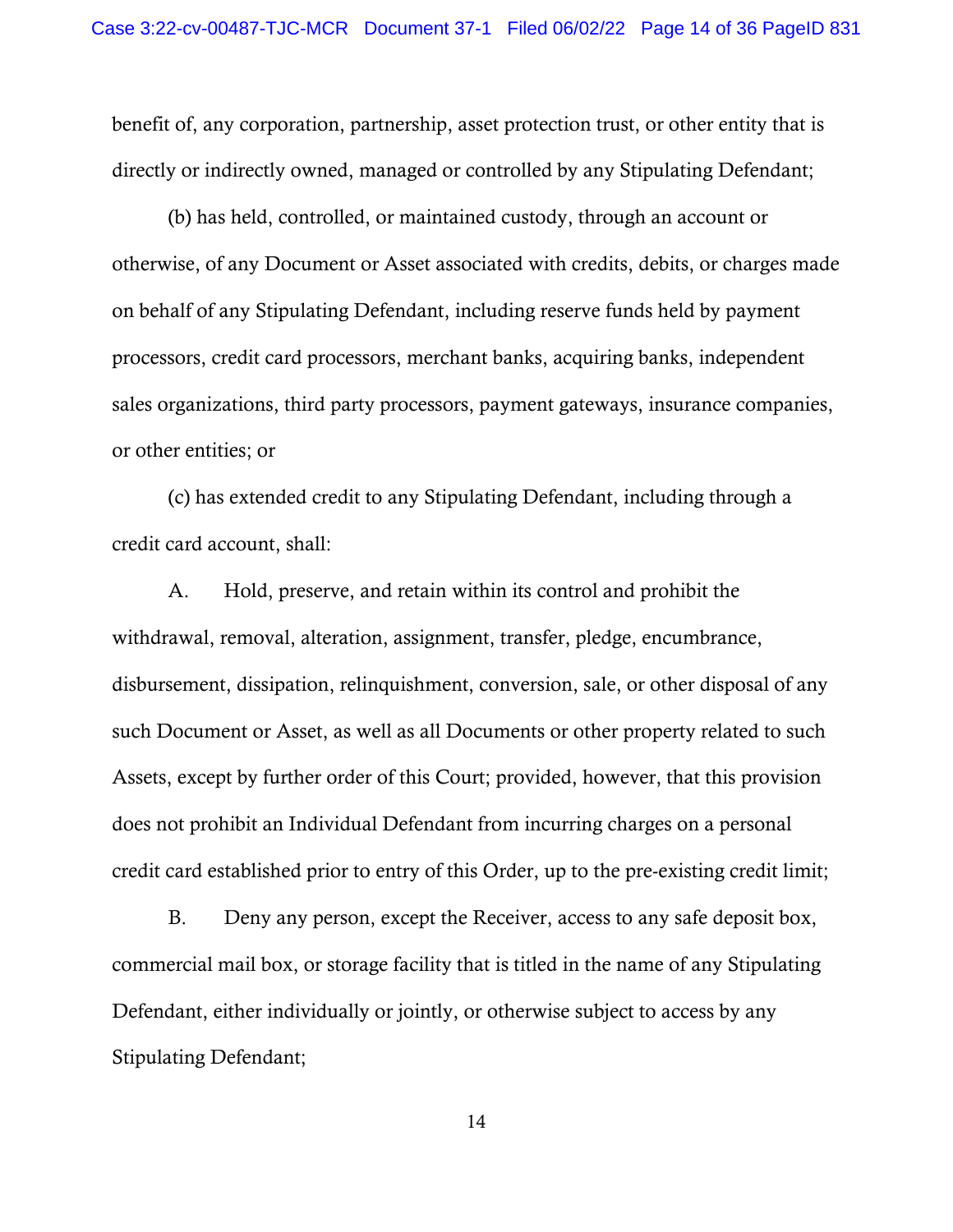C. Immediately provide Plaintiff's counsel and the Receiver, to the extent not already provided pursuant to the TRO, a sworn statement setting forth, for each Asset or account covered by this Section:

- 1. The identification number of each such account or Asset;
- 2. The balance of each such account, or a description of the nature and value of each such Asset as of the close of business on the day on which this Order is served, and, if the account or other Asset has been closed or removed, the date closed or removed, the total funds removed in order to close the account, and the name of the person or entity to whom such account or other Asset was remitted; and
- 3. The identification of any safe deposit box, commercial mail box, or storage facility that is either titled in the name, individually or jointly, of any Stipulating Defendant, or is otherwise subject to access by any Stipulating Defendant; and

D. Upon the request of Plaintiff's counsel or the Receiver, promptly provide Plaintiff's counsel and the Receiver with copies of all records or other Documents pertaining to each account covered by this Section or Asset, including originals or copies of account applications, account statements, signature cards, checks, drafts, deposit tickets, transfers to and from the accounts, including wire transfers and wire transfer instructions, all other debit and credit instruments or slips,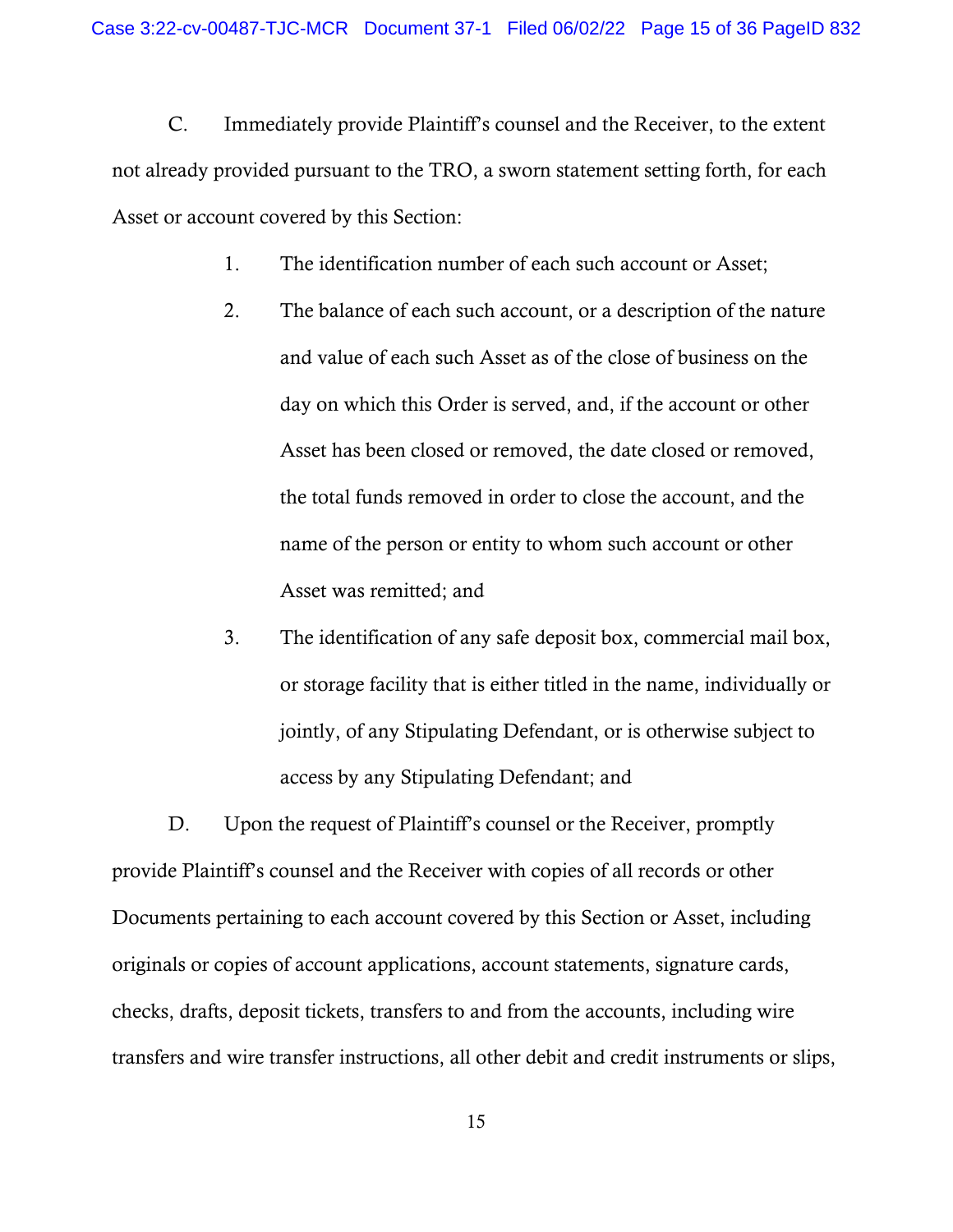currency transaction reports, 1099 forms, and all logs and records pertaining to safe deposit boxes, commercial mail boxes, and storage facilities.

Provided, however, that this Section does not prohibit any transfers to the Receiver or repatriation of foreign Assets specifically required by this Order.

## VI. FINANCIAL DISCLOSURES

IT IS FURTHER ORDERED that any Stipulating Defendant that has not yet provided financial statements in accordance with the TRO, shall immediately prepare and deliver to Plaintiff's counsel and the Receiver:

A. Completed financial statements on the forms attached to the TRO as Attachment B (Financial Statement of Corporate Defendant) for each Stipulating Defendant; and

B. Completed Attachment C (IRS Form 4506, Request for Copy of a Tax Return) for each Stipulating Defendant.

## VII. FOREIGN ASSET REPATRIATION

IT IS FURTHER ORDERED that to the extent not already completed pursuant to the TRO, each Stipulating Defendant shall immediately:

A. Provide Plaintiff's counsel and the Receiver with a full accounting, verified under oath and accurate as of the date of this Order, of all Assets, Documents, and accounts outside of the United States which are: (1) titled in the name, individually or jointly, of any Stipulating Defendant; (2) held by any person or entity for the benefit of any Stipulating Defendant or for the benefit of, any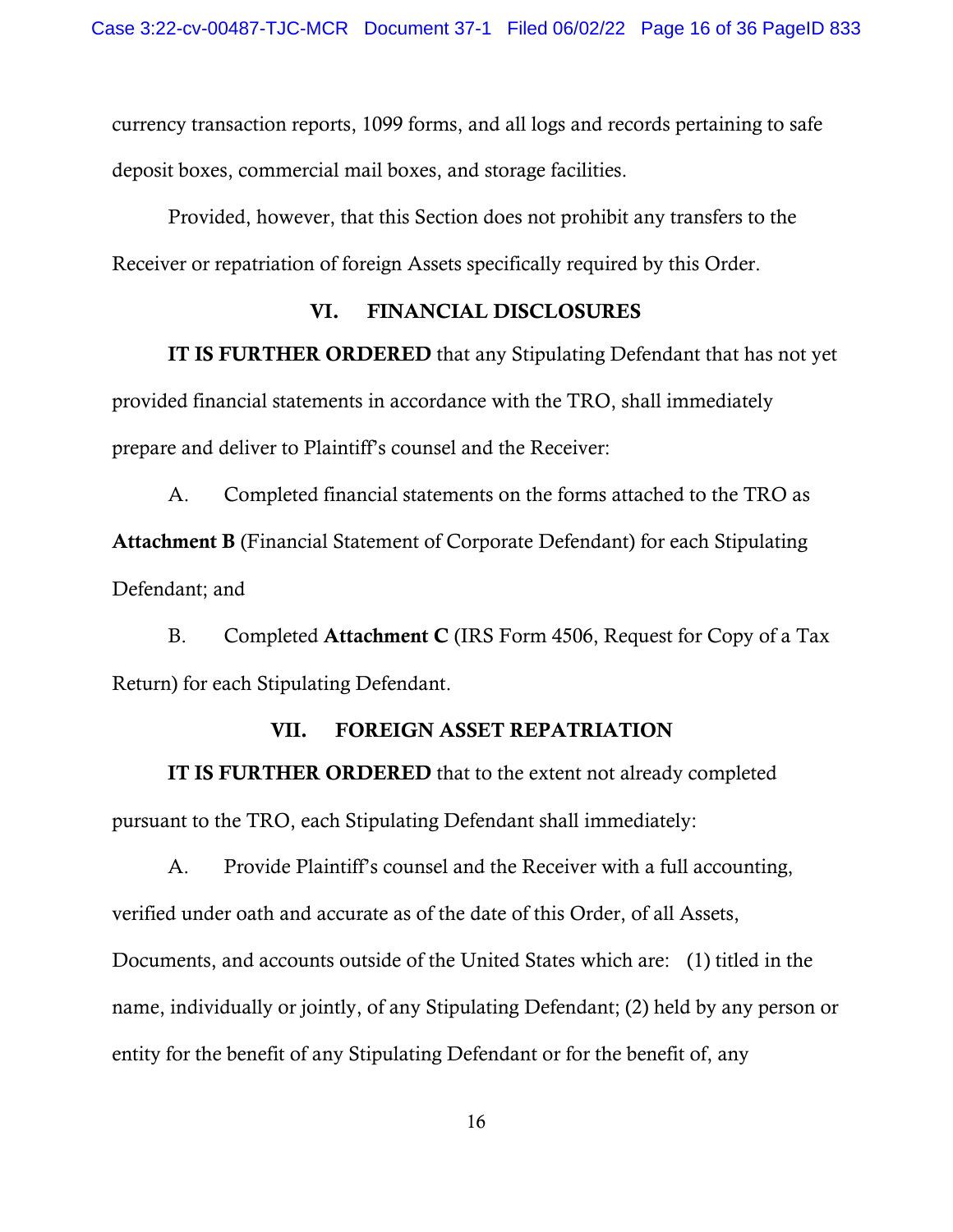corporation, partnership, asset protection trust, or other entity that is directly or indirectly owned, managed or controlled by any Stipulating Defendant; or (3) under the direct or indirect control, whether jointly or singly, of any Stipulating Defendant;

B. Take all steps necessary to provide Plaintiff's counsel and the Receiver access to all Documents and records that may be held by third parties located outside of the territorial United States of America, including signing the Consent to Release of Financial Records appended to this Order as Attachment D;

C. Transfer to the territory of the United States all Documents and Assets located in foreign countries which are: (1) titled in the name, individually or jointly, of any Defendant; (2) held by any person or entity for the benefit of any Defendant or for the benefit of, any corporation, partnership, asset protection trust, or other entity that is directly or indirectly owned, managed or controlled by any Defendant; or (3) under the direct or indirect control, whether jointly or singly, of any Defendant; and

D. On the same business day as any repatriation, (1) notify the Receiver and counsel for Plaintiff of the name and location of the financial institution or other entity that is the recipient of such Documents or Assets; and (2) serve this Order on any such financial institution or other entity.

#### VIII. NON-INTERFERENCE WITH REPATRIATION

IT IS FURTHER ORDERED that Stipulating Defendants and their officers, agents, employees, and attorneys, and all other persons in active concert or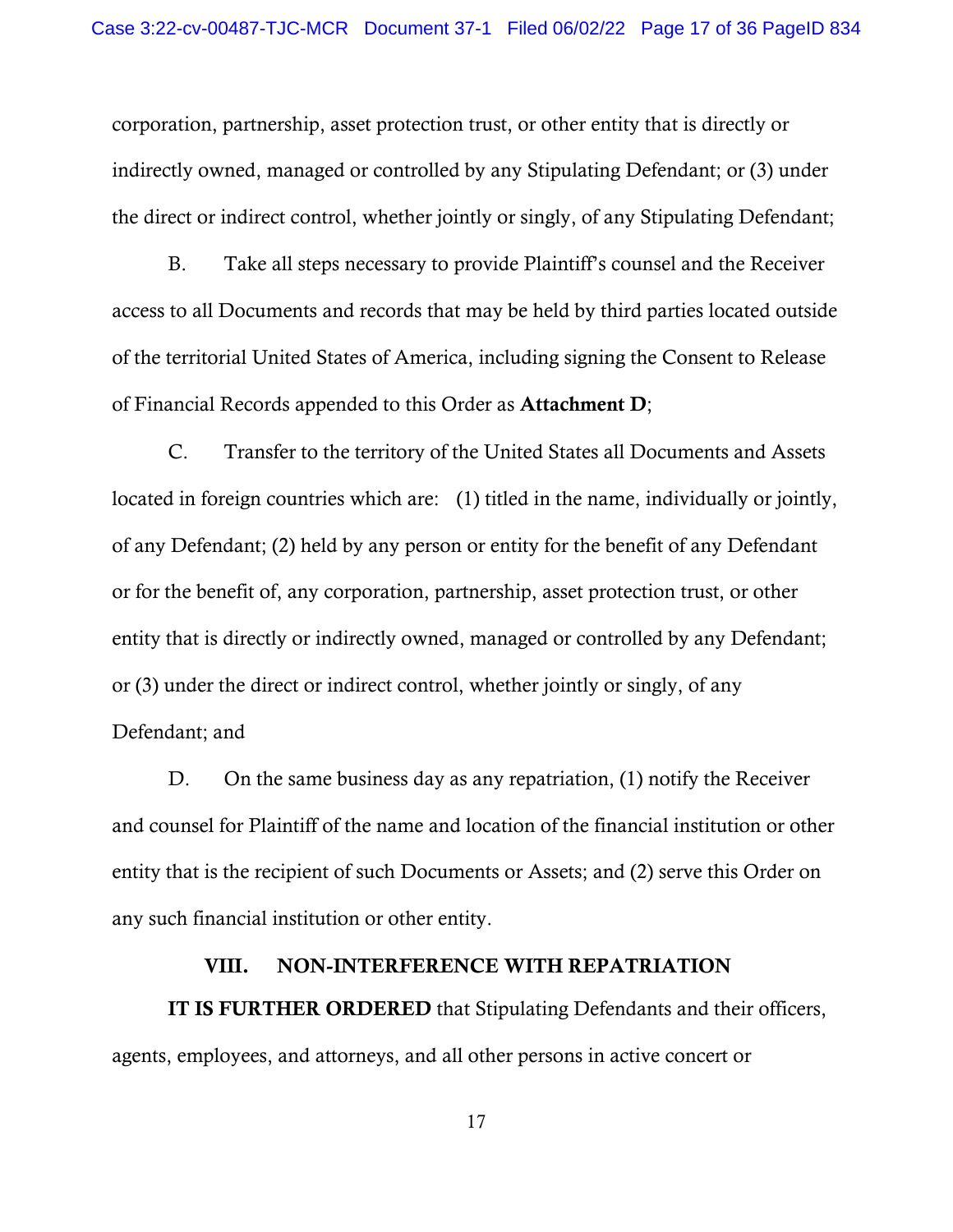participation with any of them, who receive actual notice of this Order, whether acting directly or indirectly, are hereby preliminarily restrained and enjoined from taking any action, directly or indirectly, which may result in the encumbrance or dissipation of foreign Assets, or in the hindrance of the repatriation required by this Order, including, but not limited to:

A. Sending any communication or engaging in any other act, directly or indirectly, that results in a determination by a foreign trustee or other entity that a "duress" event has occurred under the terms of a foreign trust agreement until such time that all Defendants' Assets have been fully repatriated pursuant to this Order; or

B. Notifying any trustee, protector or other agent of any foreign trust or other related entities of either the existence of this Order, or of the fact that repatriation is required pursuant to a court order, until such time that all Defendants' Assets have been fully repatriated pursuant to this Order.

### IX. CONSUMER CREDIT REPORTS

IT IS FURTHER ORDERED that Plaintiff may obtain credit reports concerning any Stipulating Defendant pursuant to Section 604(a)(1) of the Fair Credit Reporting Act, 15 U.S.C. 1681b(a)(1), and that, upon written request, any credit reporting agency from which such reports are requested shall provide them to Plaintiff.

#### X. PRESERVATION OF RECORDS

IT IS FURTHER ORDERED that Stipulating Defendants and their officers, agents, employees, and attorneys, and all other persons in active concert or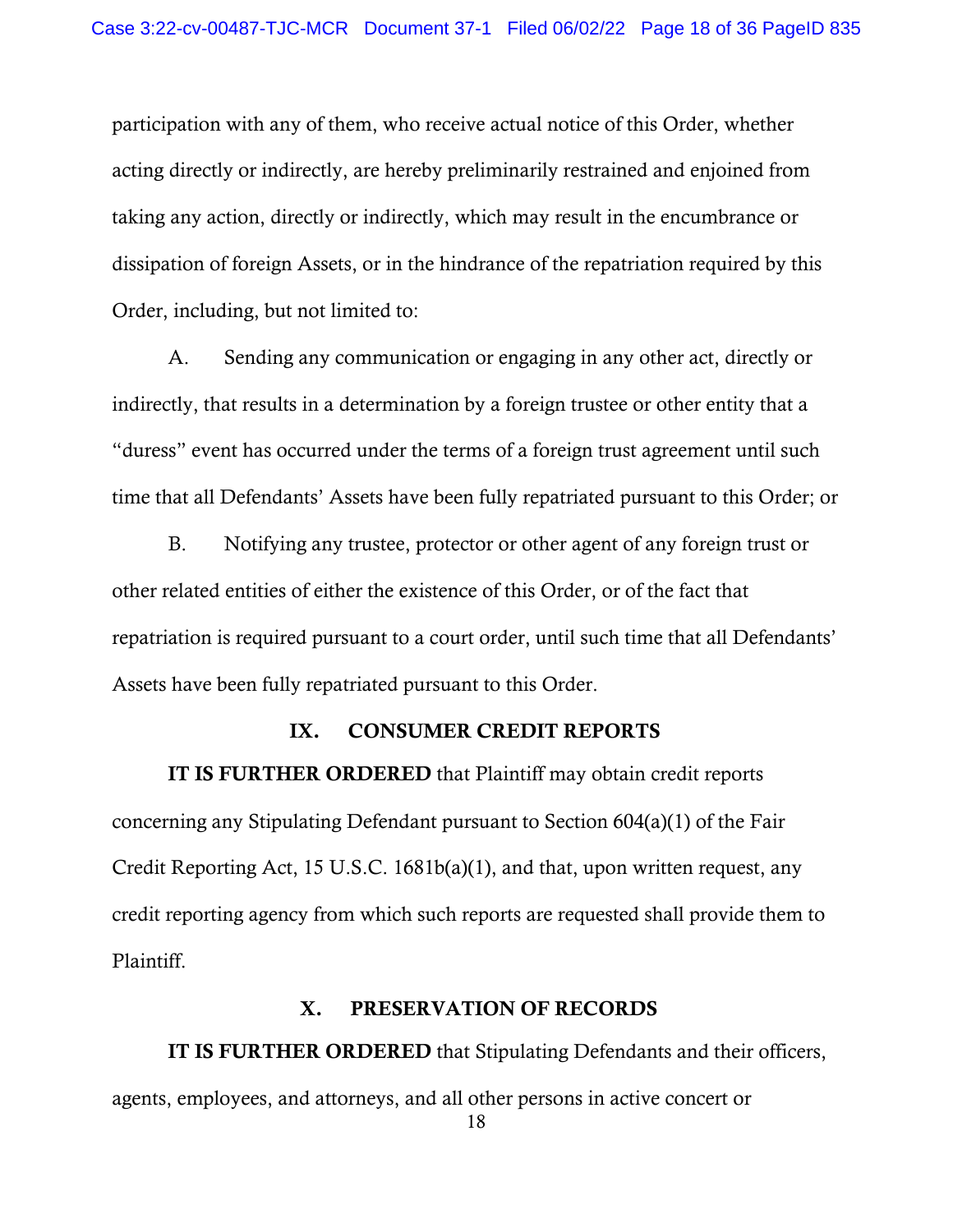participation with any of them, who receive actual notice of this Order, whether acting directly or indirectly, are hereby preliminarily restrained and enjoined from:

A. Destroying, erasing, falsifying, writing over, mutilating, concealing, altering, transferring, or otherwise disposing of, in any manner, directly or indirectly, Documents that relate to: (1) the business, business practices, Assets, or business or personal finances of any Defendant; (2) the business practices or finances of entities directly or indirectly under the control of any Defendant; or (3) the business practices or finances of entities directly or indirectly under common control with any other Defendant; and

B. Failing to create and maintain Documents that, in reasonable detail, accurately, fairly, and completely reflect Stipulating Defendants' incomes, disbursements, transactions, and use of Stipulating Defendants' Assets.

### XI. PRESERVATION OF RECORDS BY THIRD PARTIES

IT IS FURTHER ORDERED that any person who receives actual notice of this Order (by service or otherwise) that has held, controlled, or maintained custody of any Document on behalf of any Stipulating Defendant that relates to the business or business practices of any Defendant or of any entity directly or indirectly under the control of any Defendant are hereby preliminarily restrained and enjoined from destroying, erasing, falsifying, writing over, mutilating, concealing, altering, transferring, or otherwise disposing of, in any manner, directly or indirectly, any such Documents.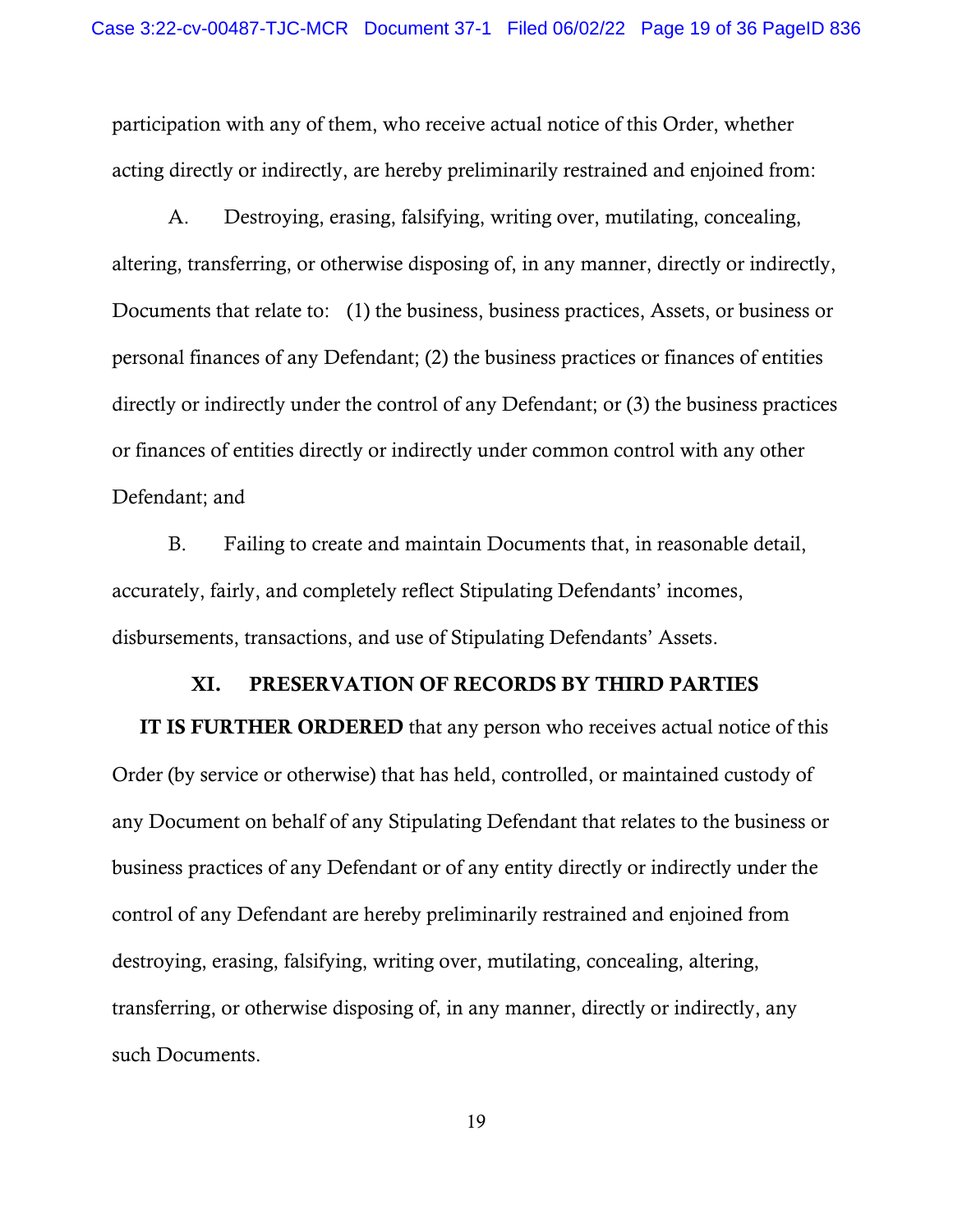#### XII. REPORT OF NEW BUSINESS ACTIVITY

#### IT IS FURTHER ORDERED that Stipulating Defendants and their officers,

agents, employees, and attorneys, and all other persons in active concert or participation with any of them, who receive actual notice of this Order, whether acting directly or indirectly, are hereby preliminarily restrained and enjoined from creating, operating, or exercising any control over any business entity, whether newly formed or previously inactive, including any partnership, limited partnership, joint venture, sole proprietorship, or corporation, unless Stipulating Defendants provide Plaintiff's counsel and the Receiver with a written statement disclosing: (1) the name of the business entity; (2) the address and telephone number of the business entity; (3) the names of the business entity's officers, directors, principals, managers, and employees; and (4) a detailed description of the business entity's intended activities.

#### XIII. RECEIVER

<span id="page-22-0"></span>IT IS FURTHER ORDERED that Maria M. Yip shall continue as Receiver of the Receivership Entities with full powers of an equity receiver. The Receiver shall be solely the agent of this Court in acting as Receiver under this Order.

### XIV. DUTIES AND AUTHORITY OF RECEIVER

IT IS FURTHER ORDERED that the Receiver is directed and authorized to accomplish the following:

A. Assume full control of Receivership Entities by removing, as the Receiver deems necessary or advisable, any director, officer, independent contractor,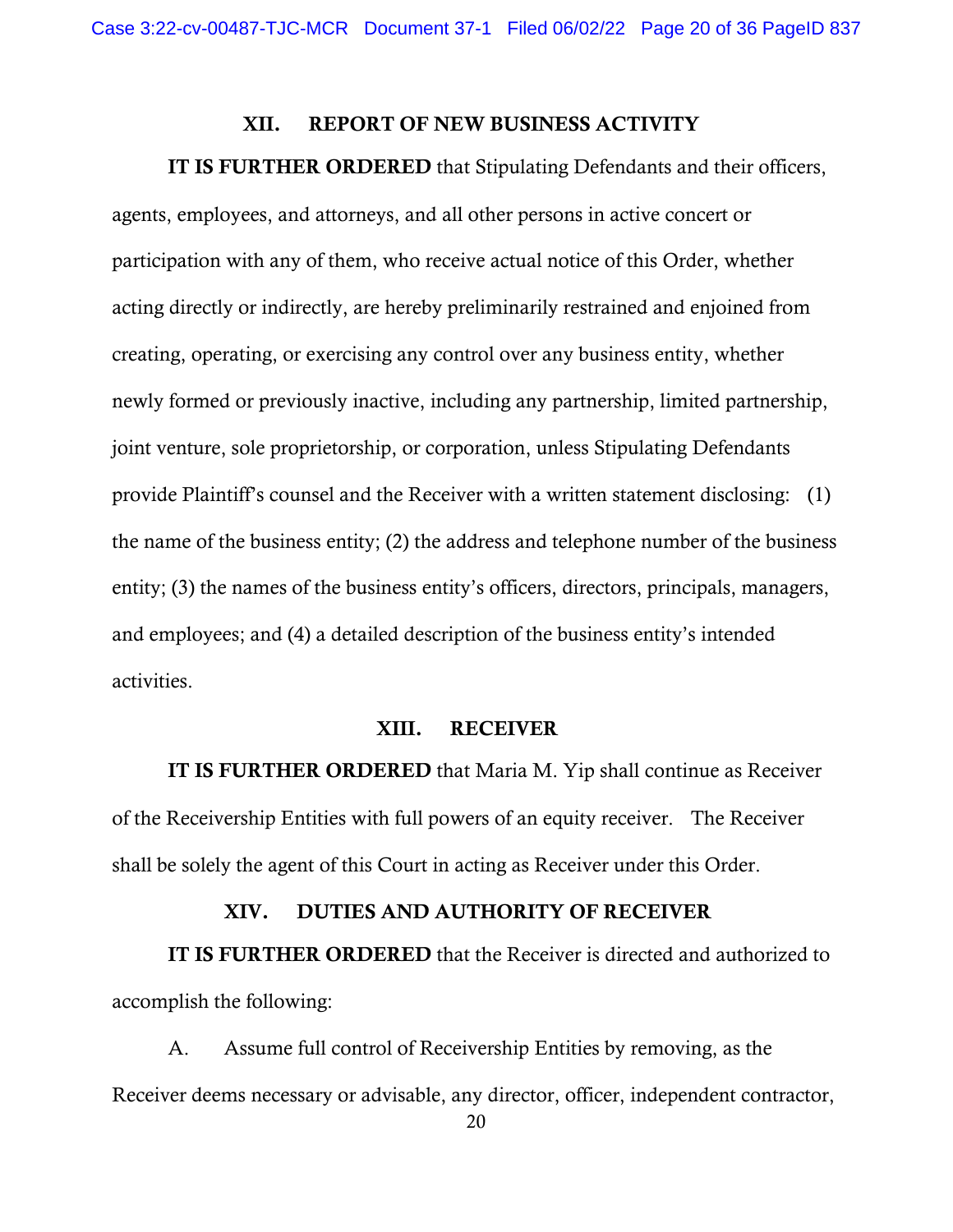employee, attorney, member, or agent of any Receivership Entity from control of, management of, or participation in, the affairs of the Receivership Entity;

B. Take exclusive custody, control, and possession of all Assets and Documents of, or in the possession, custody, or under the control of, any Receivership Entity, wherever situated;

C. Take exclusive custody, control, and possession of all Documents or Assets associated with credits, debits, or charges made on behalf of any Receivership Entity, wherever situated, including reserve funds held by payment processors, credit card processors, merchant banks, acquiring banks, independent sales organizations, third party processors, payment gateways, insurance companies, or other entities;

D. Conserve, hold, manage, and prevent the loss of all Assets of the Receivership Entities, and perform all acts necessary or advisable to preserve the value of those Assets. The Receiver shall assume control over the income and profits therefrom and all sums of money now or hereafter due or owing to the Receivership Entities. The Receiver shall have full power to sue for, collect, and receive, all Assets of the Receivership Entities and of other persons or entities whose interests are now under the direction, possession, custody, or control of, the Receivership Entities. Provided, however, that the Receiver shall not attempt to collect any amount from a consumer if the Receiver believes the consumer's debt to the Receivership Entities has resulted from the deceptive acts or practices or other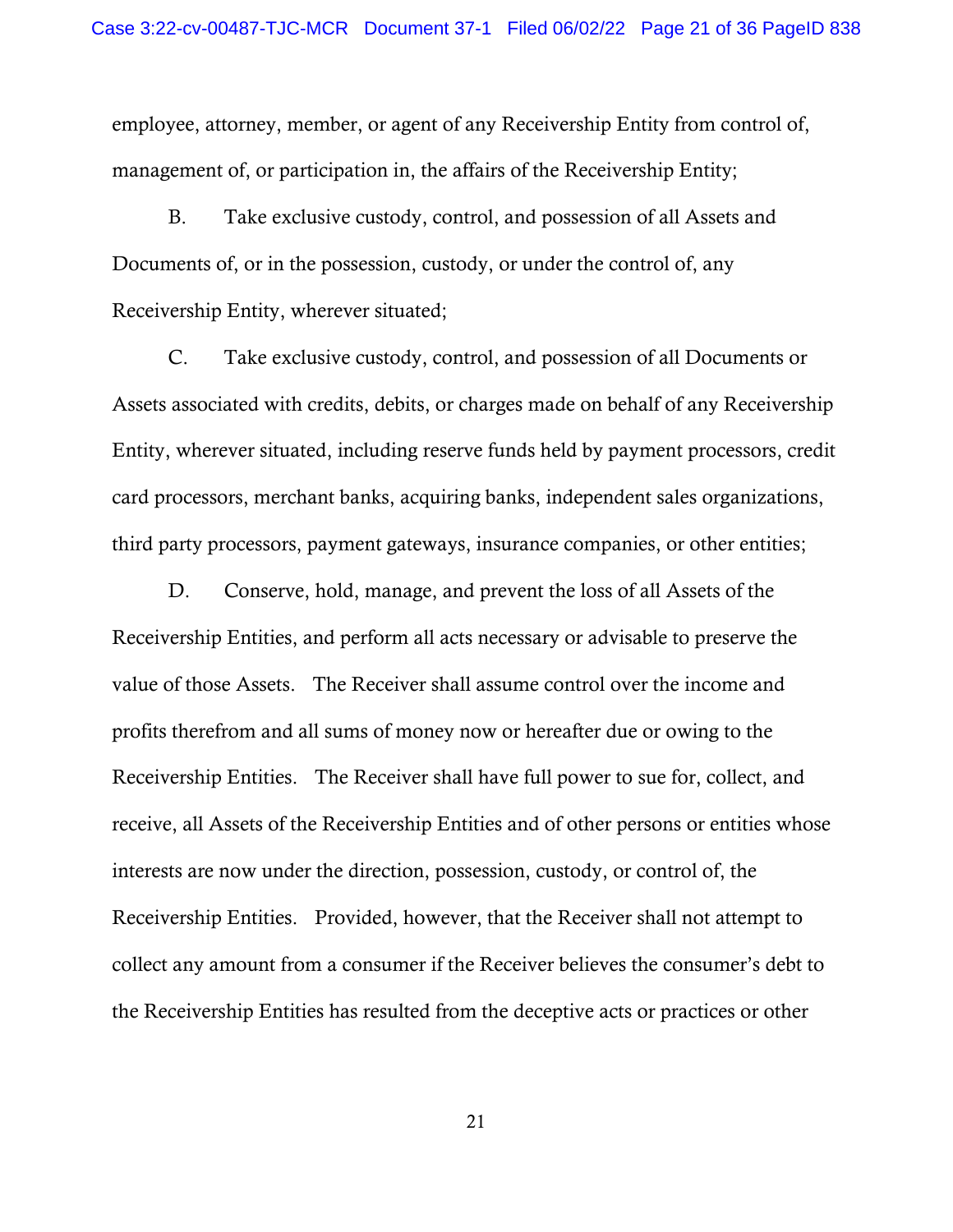violations of law alleged in the Complaint in this matter, without prior Court approval;

E. Obtain, conserve, hold, manage, and prevent the loss of all Documents of the Receivership Entities, and perform all acts necessary or advisable to preserve such Documents. The Receiver shall: divert mail; preserve all Documents of the Receivership Entities that are accessible via electronic means (such as online access to financial accounts and access to electronic documents held onsite or by Electronic Data Hosts, by changing usernames, passwords or other log-in credentials; take possession of all electronic Documents of the Receivership Entities stored onsite or remotely; take whatever steps necessary to preserve all such Documents; and obtain the assistance of the FTC's Digital Forensic Unit for the purpose of obtaining electronic documents stored onsite or remotely.

F. Choose, engage, and employ attorneys, accountants, appraisers, and other independent contractors and technical specialists, as the Receiver deems advisable or necessary in the performance of duties and responsibilities under the authority granted by this Order;

G. Make payments and disbursements from the receivership estate that are necessary or advisable for carrying out the directions of, or exercising the authority granted by, this Order, and to incur, or authorize the making of, such agreements as may be necessary and advisable in discharging his or her duties as Receiver. The Receiver shall apply to the Court for prior approval of any payment of any debt or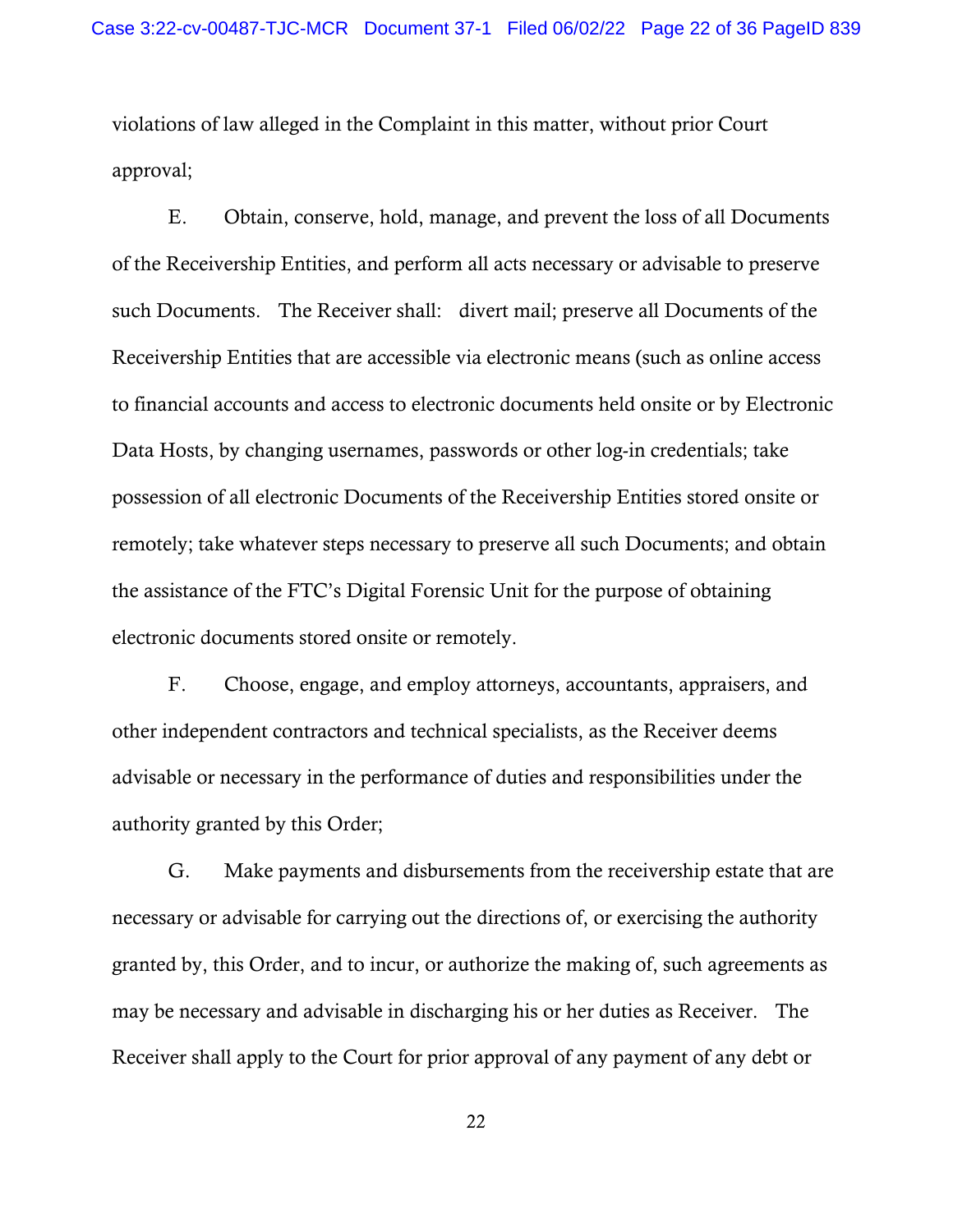obligation incurred by the Receivership Entities prior to the date of entry of the TRO, except payments that the Receiver deems necessary or advisable to secure Assets of the Receivership Entities, such as rental payments;

H. Take all steps necessary to secure and take exclusive custody of each location from which the Receivership Entities operate their businesses. Such steps may include, but are not limited to, any of the following, as the Receiver deems necessary or advisable: (1) securing the location by changing the locks and alarm codes and disconnecting any internet access or other means of access to the computers, servers, internal networks, or other records maintained at that location; and (2) requiring any persons present at the location to leave the premises, to provide the Receiver with proof of identification, and/or to demonstrate to the satisfaction of the Receiver that such persons are not removing from the premises Documents or Assets of the Receivership Entities;

I. Take all steps necessary to prevent the modification, destruction, or erasure of any web page or website registered to and operated, in whole or in part, by any Stipulating Defendant or Receivership Entities, and to provide access to all such web page or websites to Plaintiff's representatives, agents, and assistants, as well as Stipulating Defendants and their representatives;

J. Enter into and cancel contracts and purchase insurance as advisable or necessary;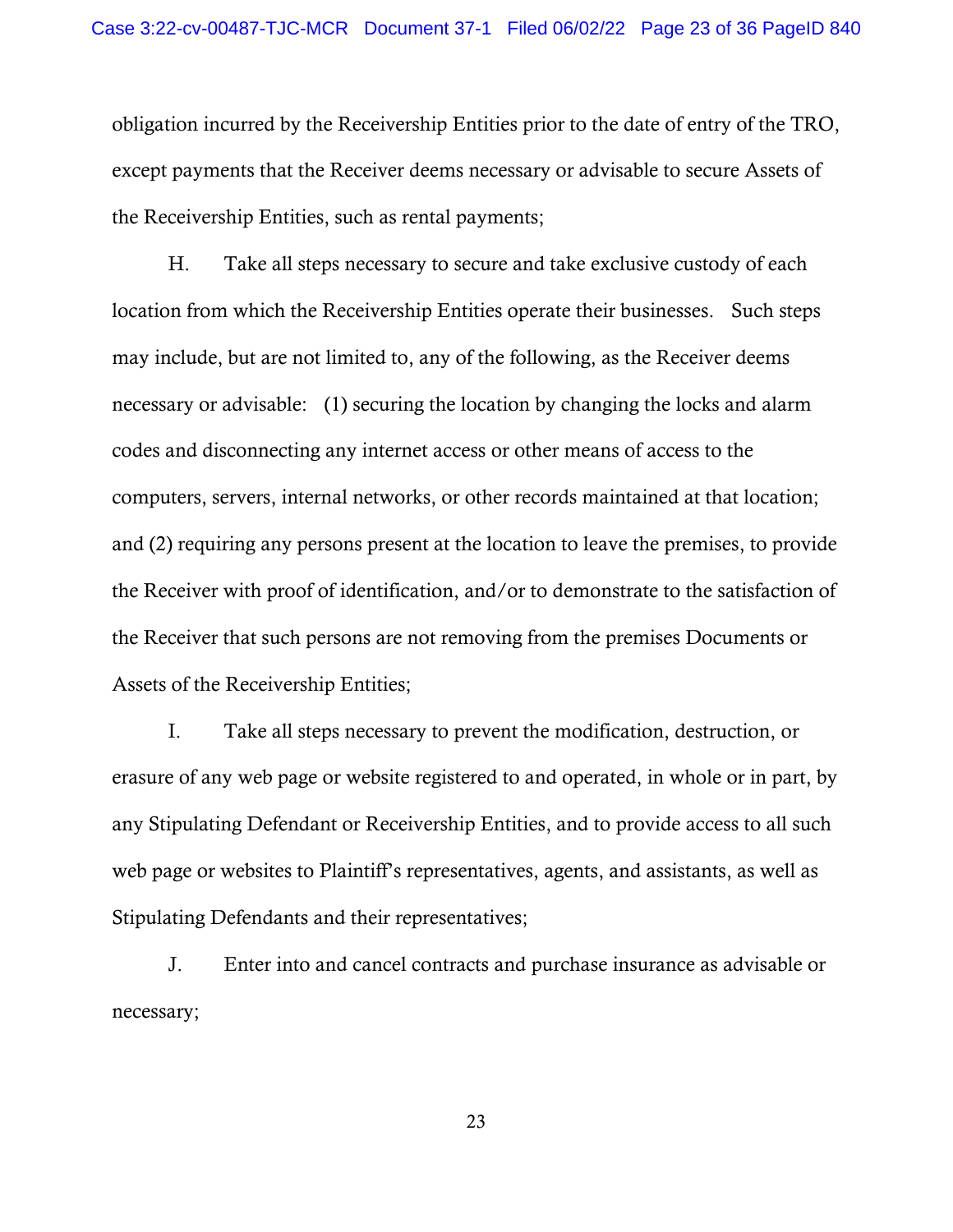K. Prevent the inequitable distribution of Assets and determine, adjust, and protect the interests of consumers who have transacted business with the Receivership Entities;

L. Make an accounting, as soon as practicable, of the Assets and financial condition of the receivership estate and file the accounting with the Court and deliver copies thereof to all parties;

M. Institute, compromise, adjust, appear in, intervene in, defend, dispose of, or otherwise become party to any legal action in state, federal or foreign courts or arbitration proceedings as the Receiver deems necessary and advisable to preserve or recover the Assets of the Receivership Entities, or to carry out the Receiver's mandate under this Order, including but not limited to, actions challenging fraudulent or voidable transfers;

N. Issue subpoenas to obtain Documents and records pertaining to the receivership, and conduct discovery in this action on behalf of the receivership estate, in addition to obtaining other discovery as set forth in this Order;

O. Open one or more bank accounts at designated depositories for funds of the Receivership Entities. The Receiver shall deposit all funds of the Receivership Entities in such designated accounts and shall make all payments and disbursements from the receivership estate from such accounts. The Receiver shall serve copies of monthly account statements on all parties;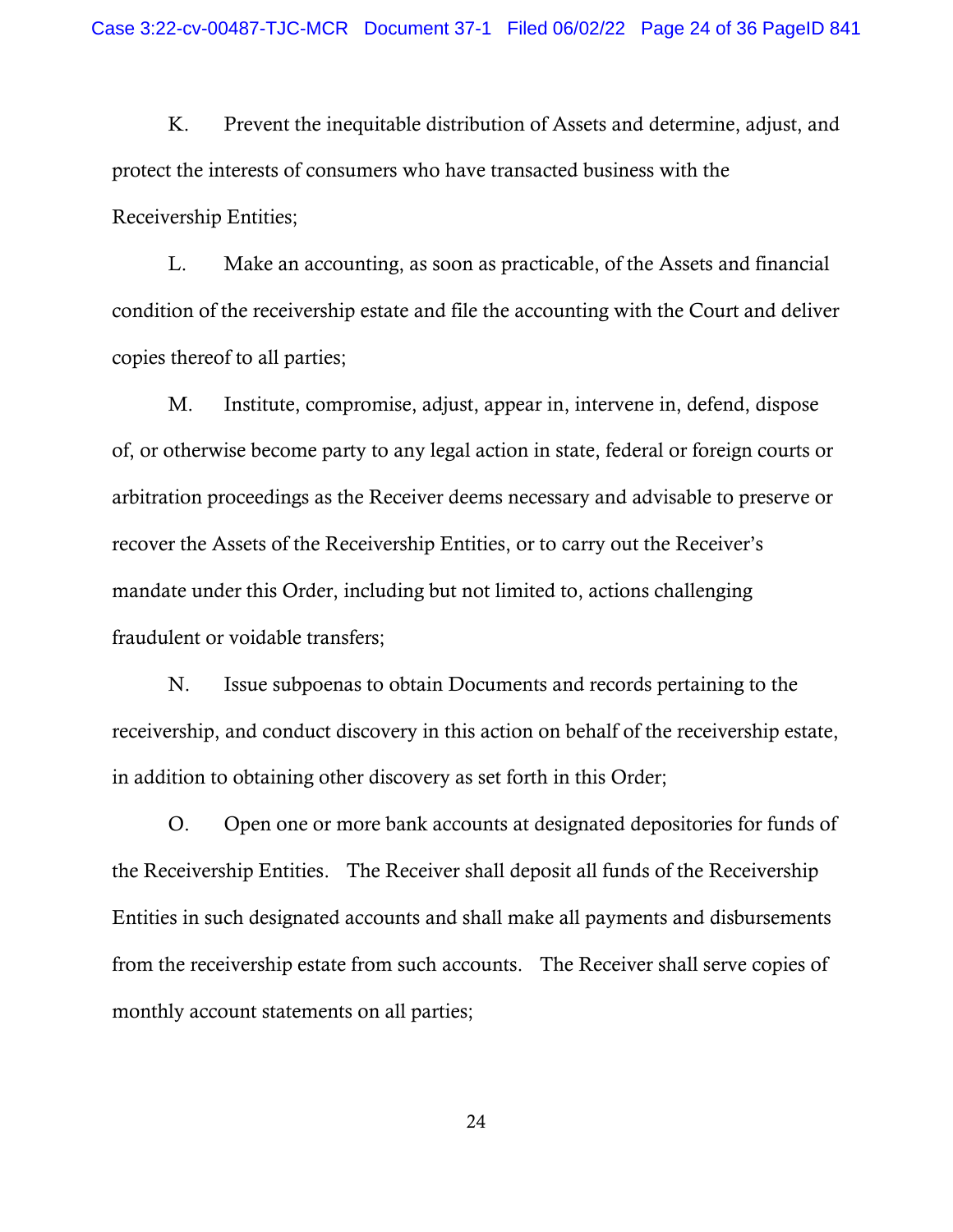P. Open all mail directed to or received by or at the premises, or post office or private or commercial mail boxes of the Receivership Entities, and inspect all mail opened prior to the TRO, to determine whether items or information therein fall within the mandates of this Order. In connection therewith, the Receiver is authorized to instruct the United States Postmaster and anyone in possession or control of a private or commercial mailbox to hold and/or reroute mail directed to any of the Receivership Entities. The Stipulating Defendants are directed not to open a new mailbox or take any steps or make any arrangements to receive mail in contravention of this Order, whether through the United States mail, a private mail depository, or courier service;

Q. Maintain accurate records of all receipts and expenditures incurred as Receiver;

R. Allow the Plaintiffs' representatives, agents, and assistants, as well as Stipulating Defendants' representatives and Defendants themselves, reasonable access to the premises of the Receivership Entities, or any other premises where the Receivership Entities conduct business. The purpose of this access shall be to inspect and copy any and all books, records, Documents, accounts, and other property owned by, or in the possession of, the Receivership Entities or their agents. The Receiver shall have the discretion to determine the time, manner, and reasonable conditions of such access;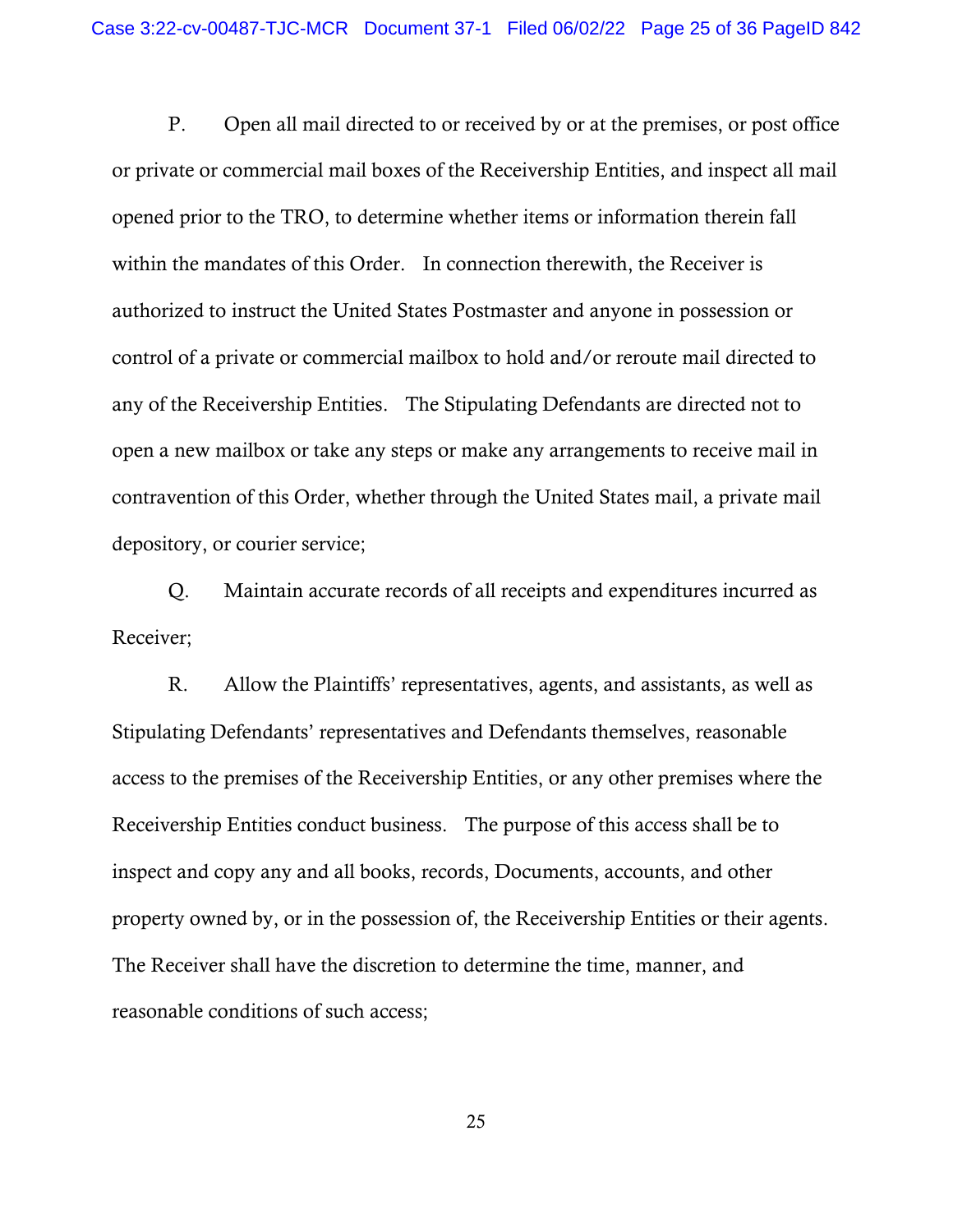S. Allow the Plaintiffs' representatives, agents, and assistants, as well as Stipulating Defendants and their representatives reasonable access to all Documents in the possession, custody, or control of the Receivership Entities;

T. Cooperate with reasonable requests for information or assistance from any state or federal civil or criminal law enforcement agency;

U. Suspend business operations of the Receivership Entities if in the judgment of the Receiver such operations cannot be continued legally and profitably;

V. If the Receiver identifies a nonparty entity as a Receivership Entity, promptly notify the entity as well as the parties, and inform the entity that it can challenge the Receiver's determination by filing a motion with the Court. Provided, however, that the Receiver may delay providing such notice until the Receiver has established control of the nonparty entity and its assets and records, if the Receiver determines that notice to the entity or the parties before the Receiver establishes control over the entity may result in the destruction of records, dissipation of assets, or any other obstruction of the Receiver's control of the entity;

W. If in the Receiver's judgment the business operations cannot be continued legally and profitably, take all steps necessary to ensure that any of the Receivership Entities' web pages or websites relating to the activities alleged in the Complaint cannot be accessed by the public, or are modified for consumer education and/or informational purposes, and take all steps necessary to ensure that any telephone numbers associated with the Receivership Entities cannot be accessed by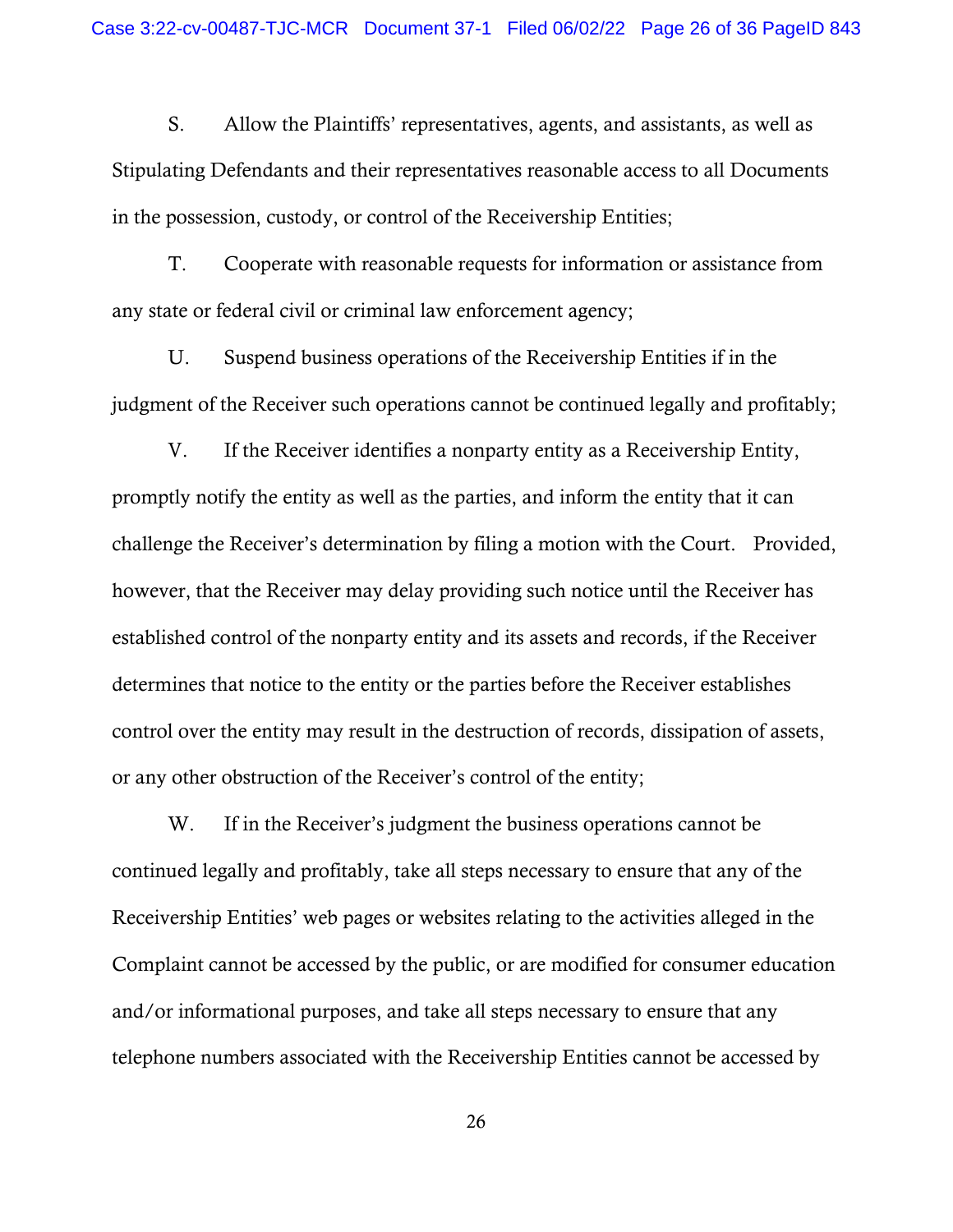the public, or are answered solely to provide consumer education or information regarding the status of operations; and

X. Prepare a written report at or before any hearing described in Paragraph XXVII, that describes (1) the steps taken by the Receiver to implement the terms of the Order; (2) the value of all assets and sum of all liabilities of the Receivership Entities; (3) the steps the Receiver intends to take in the future to protect receivership assets, recover receivership assets from third parties, and adjust receivership liabilities; (4) the Receiver's opinion on whether any portion of the business of any of the Receivership Entities can continue to operate legally and profitably; and (5) any other matters which the Receiver believes should be brought to the Court's attention.

## XV. RECEIVER'S REPORTS

IT IS FURTHER ORDERED that the Receiver must file a report with the Court by August 30, 2022, or as otherwise ordered, and every three (3) months following that report, to include the following information:

A. A summary of the Receiver's operations;

B. An inventory of the receivership Assets and their estimated value;

C. A schedule of all the Receiver's receipts and disbursements;

D. A list of all known creditors with their addresses and the amounts of their claims;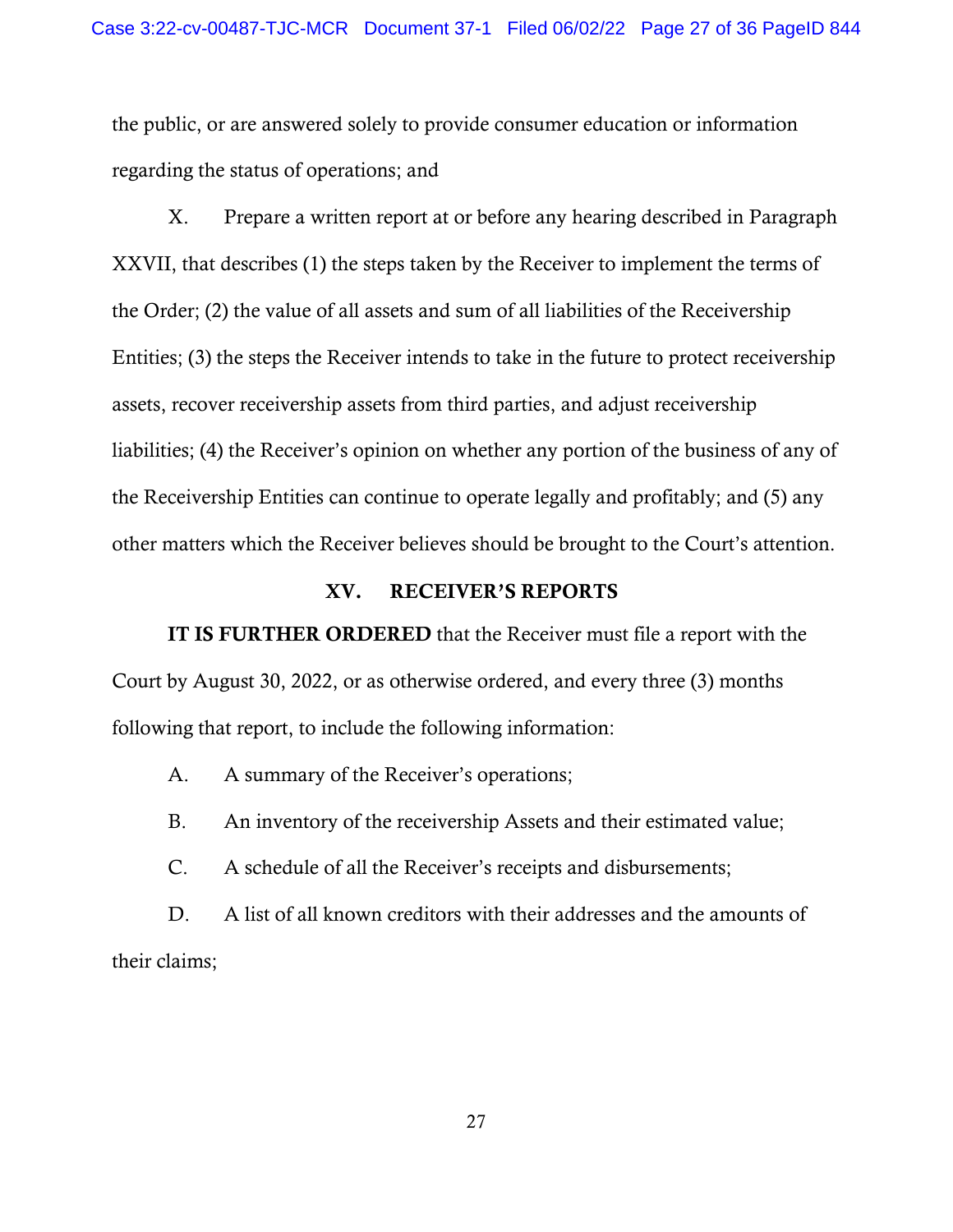E. The steps the Receiver intends to take in the future to protect receivership Assets, recover receivership Assets from third parties, and adjust receivership liabilities;

F. The Receiver's recommendation for a continuation or discontinuation of the Receivership, or for changes to the Receivership, and the reasons for the recommendations; and

G. Any other matters which the Receiver believes should be brought to the Court's attention.

### XVI. TRANSFER OF RECEIVERSHIP PROPERTY TO RECEIVER

IT IS FURTHER ORDERED that, to the extent not already completed pursuant to the TRO, Stipulating Defendants and any other person, with possession, custody or control of property of, or records relating to, the Receivership Entities shall, upon notice of this Order by personal service or otherwise, fully cooperate with and assist the Receiver in taking and maintaining possession, custody, or control of the Assets and Documents of the Receivership Entities and immediately transfer or deliver to the Receiver possession, custody, and control of, the following:

A. All Assets held by or for the benefit of the Receivership Entities;

B. All Documents or Assets associated with credits, debits, or charges made on behalf of any Receivership Entity, wherever situated, including reserve funds held by payment processors, credit card processors, merchant banks, acquiring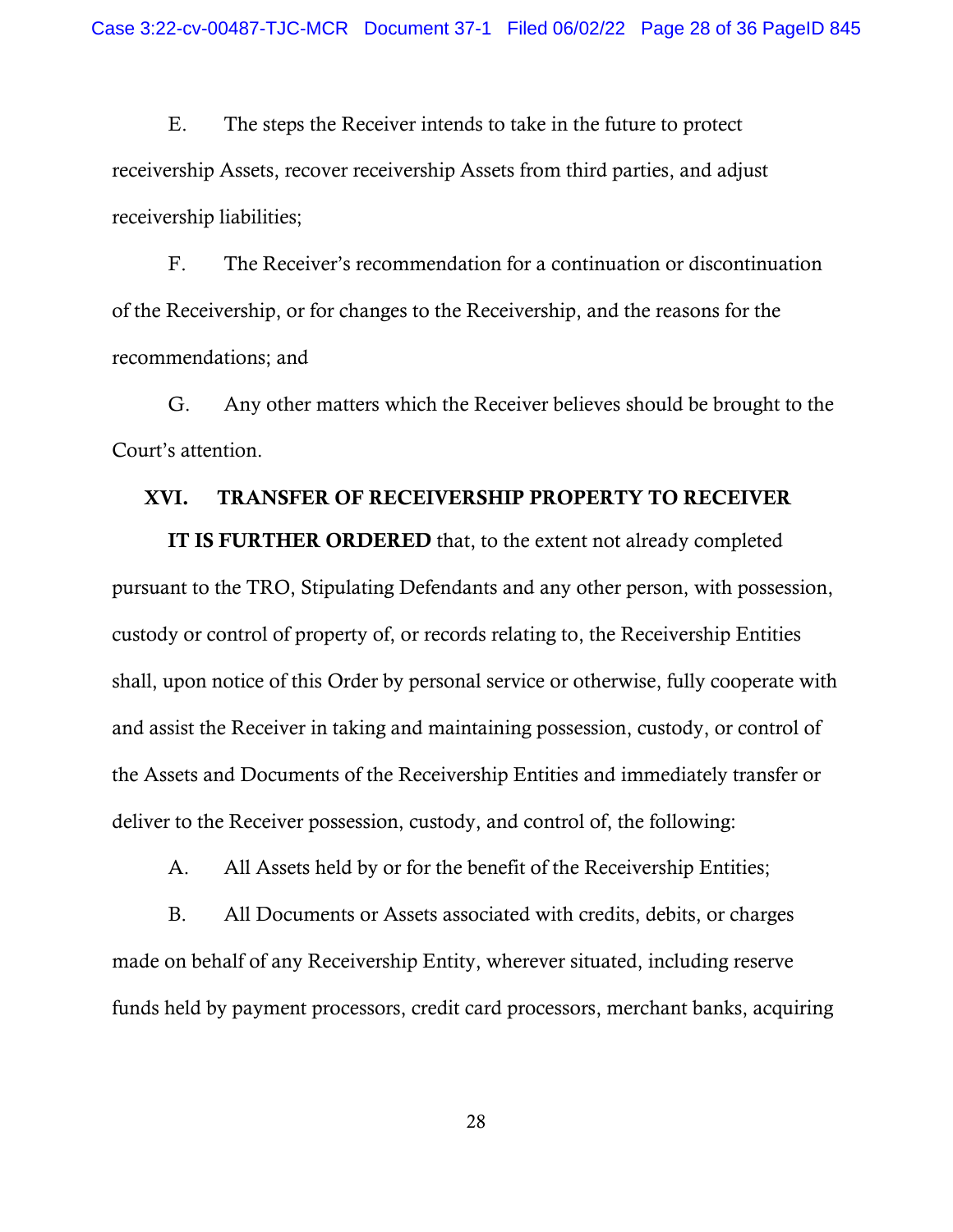banks, independent sales organizations, third party processors, payment gateways, insurance companies, or other entities;

C. All Documents of or pertaining to the Receivership Entities, including all communications occurring via electronic mail, electronic messaging service, or encrypted messaging service (including but not limited to Signal or WhatsApp);

D. All computers, electronic devices, mobile devices and machines used to conduct the business of the Receivership Entities, even if such computers, electronic devices, mobile devices, and machines are also used for non-business purposes. Provided, however, that the Receiver may image those devices and then return such devices to Stipulating Defendants if, following imaging and a forensic analysis, the Receiver determines such devices are no longer used for business purposes relating to the activities alleged in the Complaint and such devices are purged of any customer information as described in Section III of this Order;

E. All Assets and Documents belonging to other persons or entities whose interests are under the direction, possession, custody, or control of the Receivership Entities; and

F. All keys, codes, user names and passwords necessary to gain or to secure access to any Assets or Documents of or pertaining to the Receivership Entities, including access to their business premises, means of communication, accounts, computer systems (onsite and remote), Electronic Data Hosts, encrypted messaging services, or other property.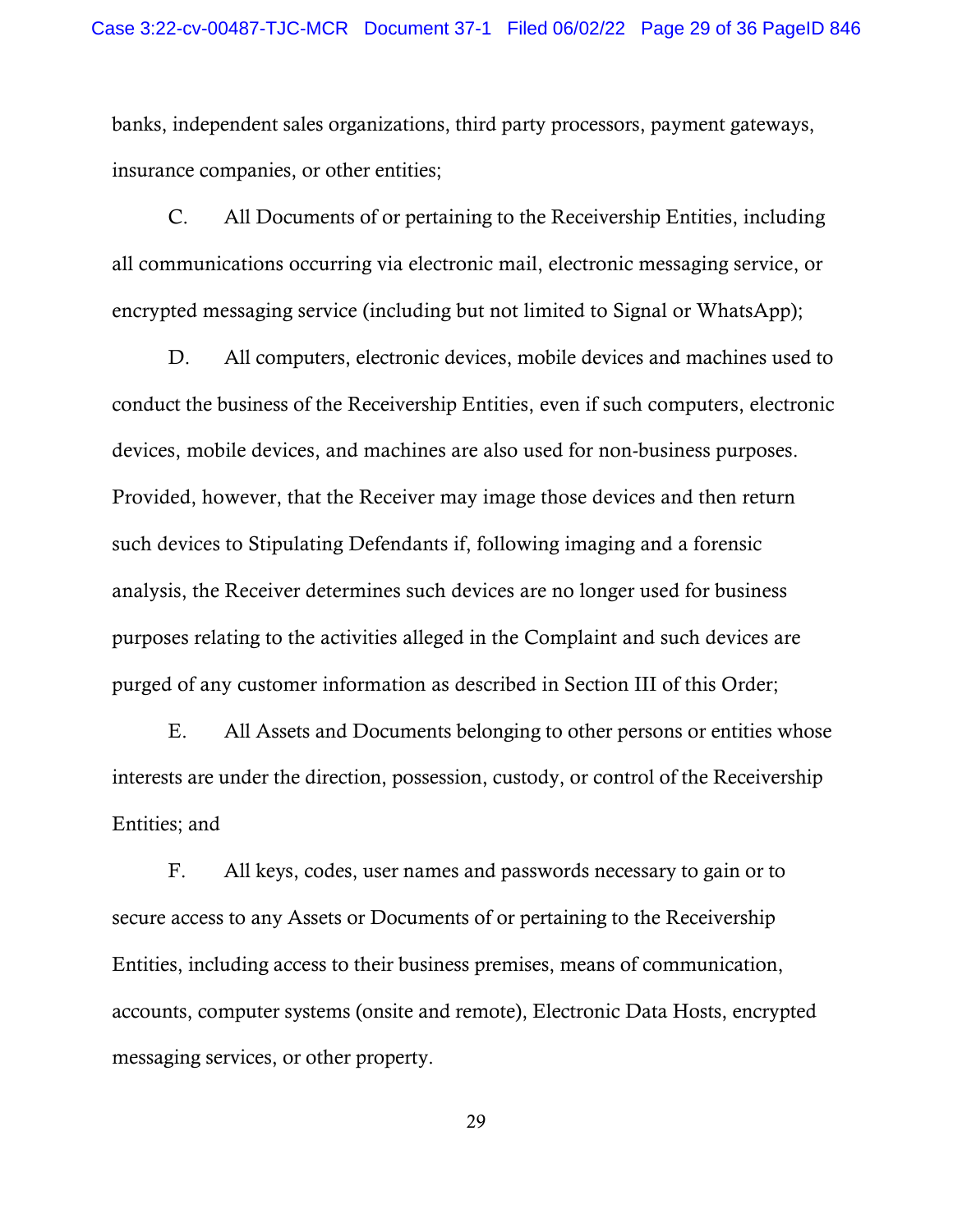In the event that any person or entity fails to deliver or transfer any Asset or Document, or otherwise fails to comply with any provision of this Section, the Receiver may file an Affidavit of Non-Compliance regarding the failure and a motion seeking compliance or a contempt citation.

# XVII. PROVISION OF INFORMATION TO RECEIVER

IT IS FURTHER ORDERED that, to the extent not already completed pursuant to the TRO, Stipulating Defendants shall immediately provide to the Receiver:

H. A list of all Assets and accounts of the Receivership Entities that are held in any name other than the name of a Receivership Entity, or by any person or entity other than a Receivership Entity;

I. A list of all agents, employees, officers, attorneys, servants and those persons in active concert and participation with the Receivership Entities, or who have been associated or done business with the Receivership Entities; and

J. A description of any Documents covered by attorney-client privilege or attorney work product, including files where such Documents are likely to be located, authors or recipients of such Documents, and search terms likely to identify such electronic Documents.

## XVIII. COOPERATION WITH THE RECEIVER

IT IS FURTHER ORDERED that Stipulating Defendants; Receivership Entities; Stipulating Defendants' or Receivership Entities' officers, agents, employees, and attorneys, all other persons in active concert or participation with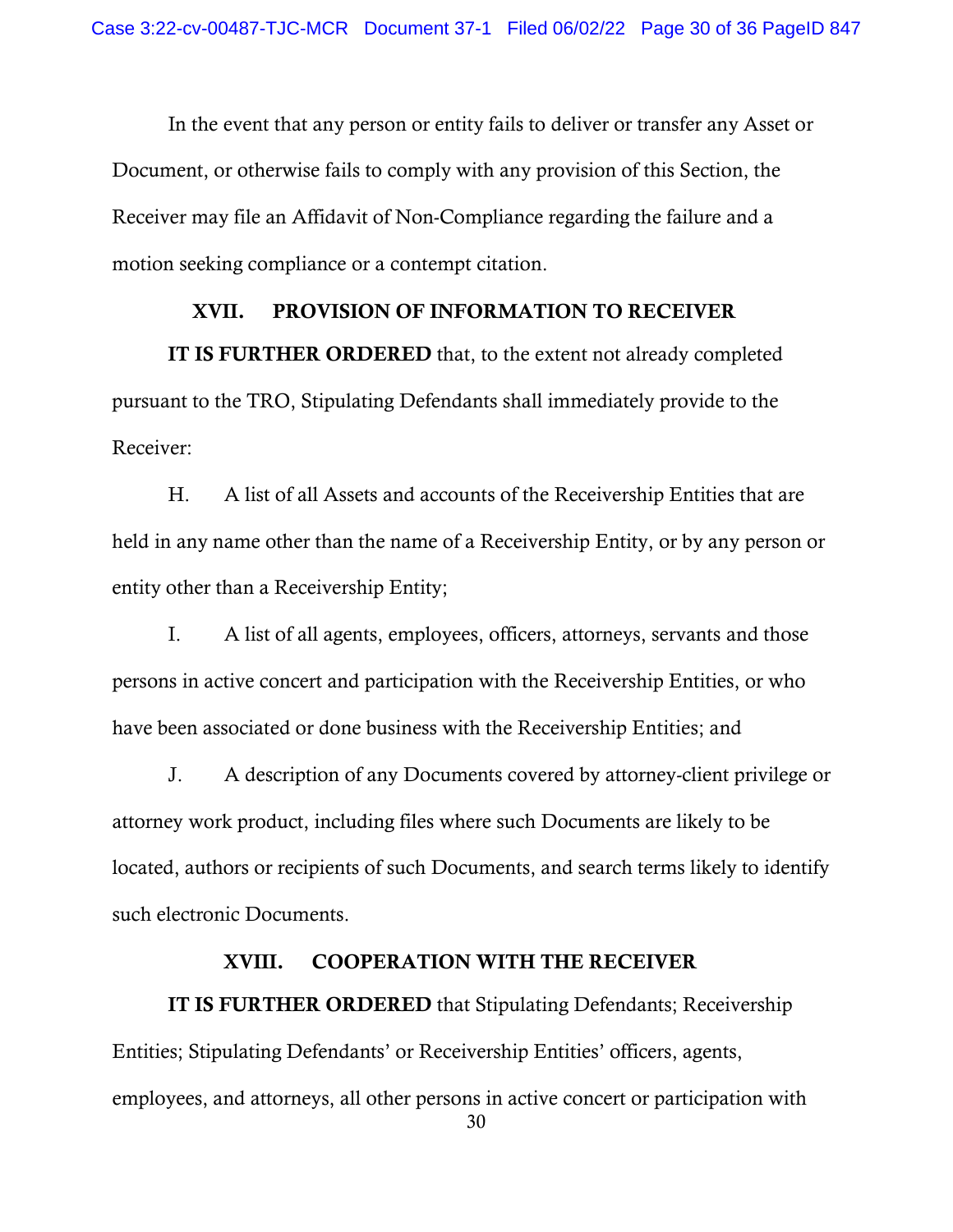any of them, and any other person with possession, custody, or control of property of or records relating to the Receivership Entities who receive actual notice of this Order shall fully cooperate with and assist the Receiver. This cooperation and assistance shall include, but is not limited to, providing information to the Receiver that the Receiver deems necessary to exercise the authority and discharge the responsibilities of the Receiver under this Order; providing any keys, codes, user names and passwords required to access any computers, electronic devices, mobile devices, and machines (onsite or remotely) and any cloud account (including specific method to access account) or electronic file in any medium; advising all persons who owe money to any Receivership Entity that all debts should be paid directly to the Receiver; and transferring funds at the Receiver's direction and producing records related to the Assets and sales of the Receivership Entities.

### XIX. NON-INTERFERENCE WITH THE RECEIVER

IT IS FURTHER ORDERED that Stipulating Defendants; Receivership Entities; Stipulating Defendants' or Receivership Entities' officers, agents, employees, attorneys, and all other persons in active concert or participation with any of them, who receive actual notice of this Order, and any other person served with a copy of this Order, are hereby preliminarily restrained and enjoined from directly or indirectly:

A. Interfering with the Receiver's efforts to manage, or take custody, control, or possession of, the Assets or Documents subject to the receivership;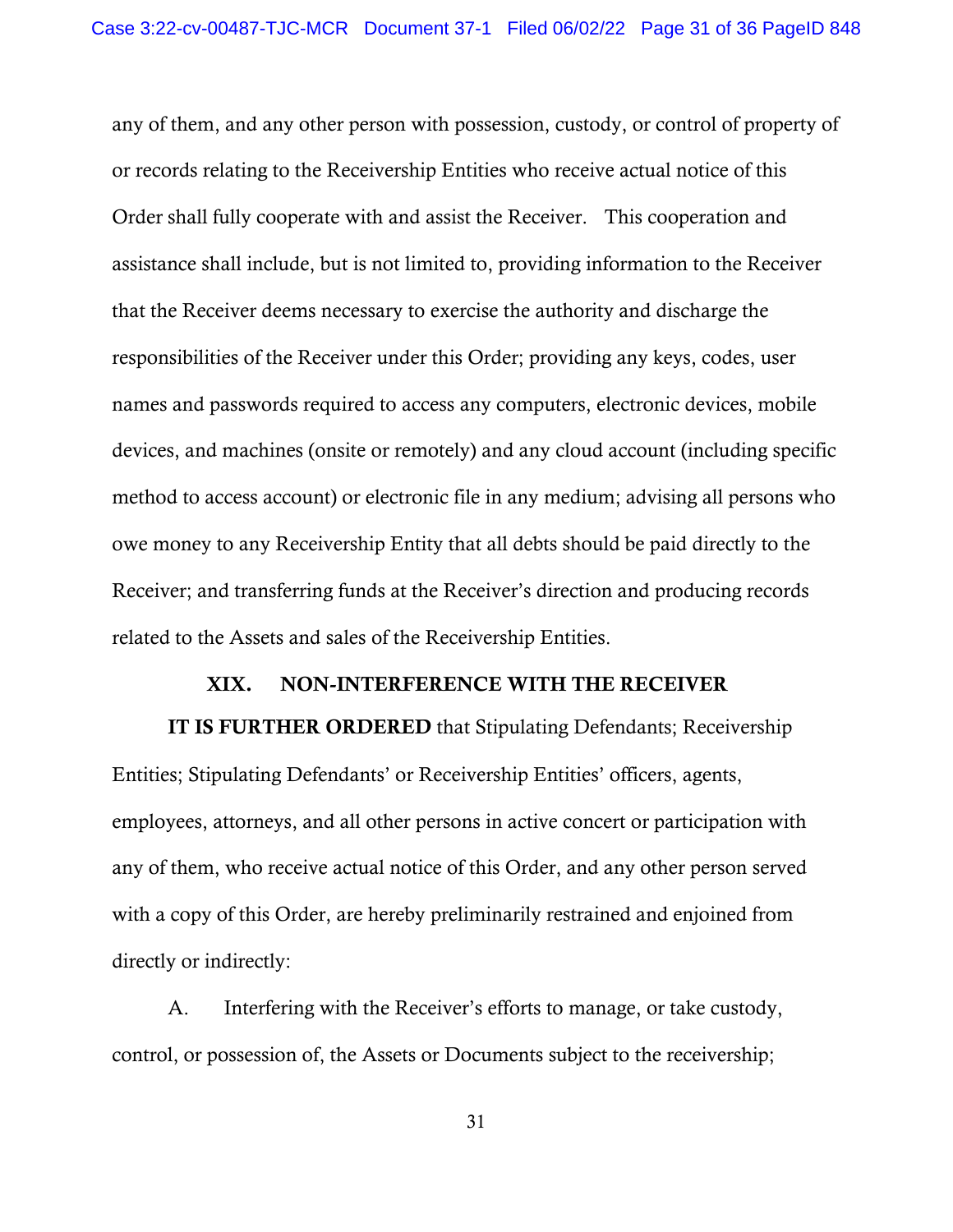B. Transacting any of the business of the Receivership Entities;

C. Transferring, receiving, altering, selling, encumbering, pledging, assigning, liquidating, or otherwise disposing of any Assets owned, controlled, or in the possession or custody of, or in which an interest is held or claimed by, the Receivership Entities; or

D. Refusing to cooperate with the Receiver or the Receiver's duly authorized agents in the exercise of their duties or authority under any order of this Court.

### XX. STAY OF ACTIONS

IT IS FURTHER ORDERED that, except by leave of this Court, during the pendency of the receivership ordered herein, Stipulating Defendants and their officers, agents, employees, attorneys, and all other persons in active concert or participation with any of them, who receive actual notice of this Order, and their corporations, companies, subsidiaries, divisions, or affiliates, and all investors, creditors, stockholders, lessors, customers and other persons seeking to establish or enforce any claim, right, or interest against or on behalf of Stipulating Defendants, and all others acting for or on behalf of such persons, are hereby enjoined from taking action that would interfere with the exclusive jurisdiction of this Court over the Assets or Documents of the Receivership Entities, including, but not limited to: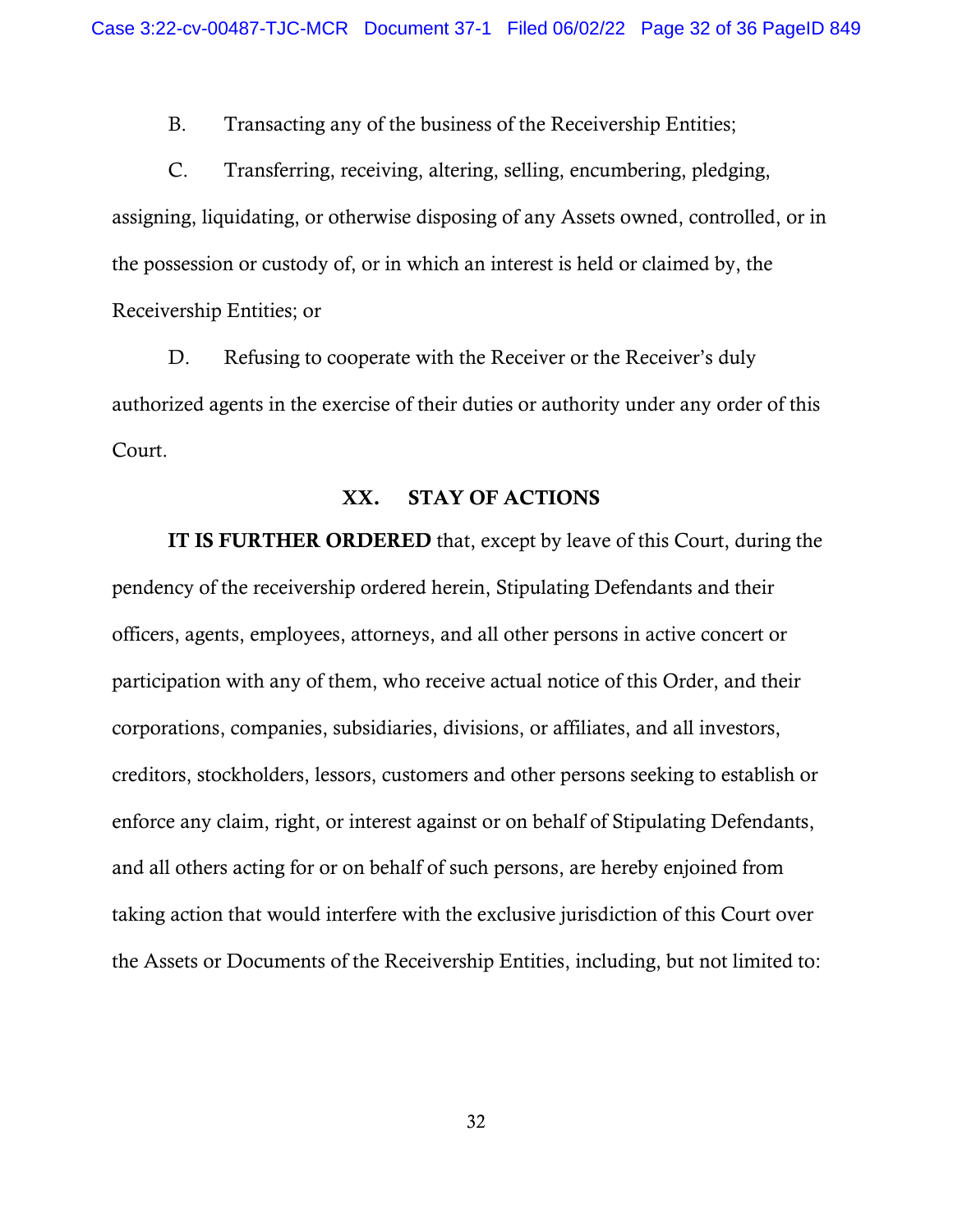A. Filing or assisting in the filing of a petition for relief under the Bankruptcy Code, 11 U.S.C. § 101 *et seq.*, or of any similar insolvency proceeding on behalf of the Receivership Entities;

B. Commencing, prosecuting, or continuing a judicial, administrative, or other action or proceeding against the Receivership Entities, including the issuance or employment of process against the Receivership Entities, except that such actions may be commenced if necessary to toll any applicable statute of limitations; or

C. Filing or enforcing any lien on any Asset of the Receivership Entities, taking or attempting to take possession, custody, or control of any Asset of the Receivership Entities; or attempting to foreclose, forfeit, alter, or terminate any interest in any Asset of the Receivership Entities, whether such acts are part of a judicial proceeding, are acts of self-help, or otherwise.

Provided, however, that this Order does not stay: (1) the commencement or continuation of a criminal action or proceeding; (2) the commencement or continuation of an action or proceeding by a governmental unit to enforce such governmental unit's police or regulatory power; or (3) the enforcement of a judgment, other than a money judgment, obtained in an action or proceeding by a governmental unit to enforce such governmental unit's police or regulatory power.

#### XXI. COMPENSATION OF RECEIVER

IT IS FURTHER ORDERED that the Receiver and all personnel hired by the Receiver as herein authorized, including counsel to the Receiver and accountants,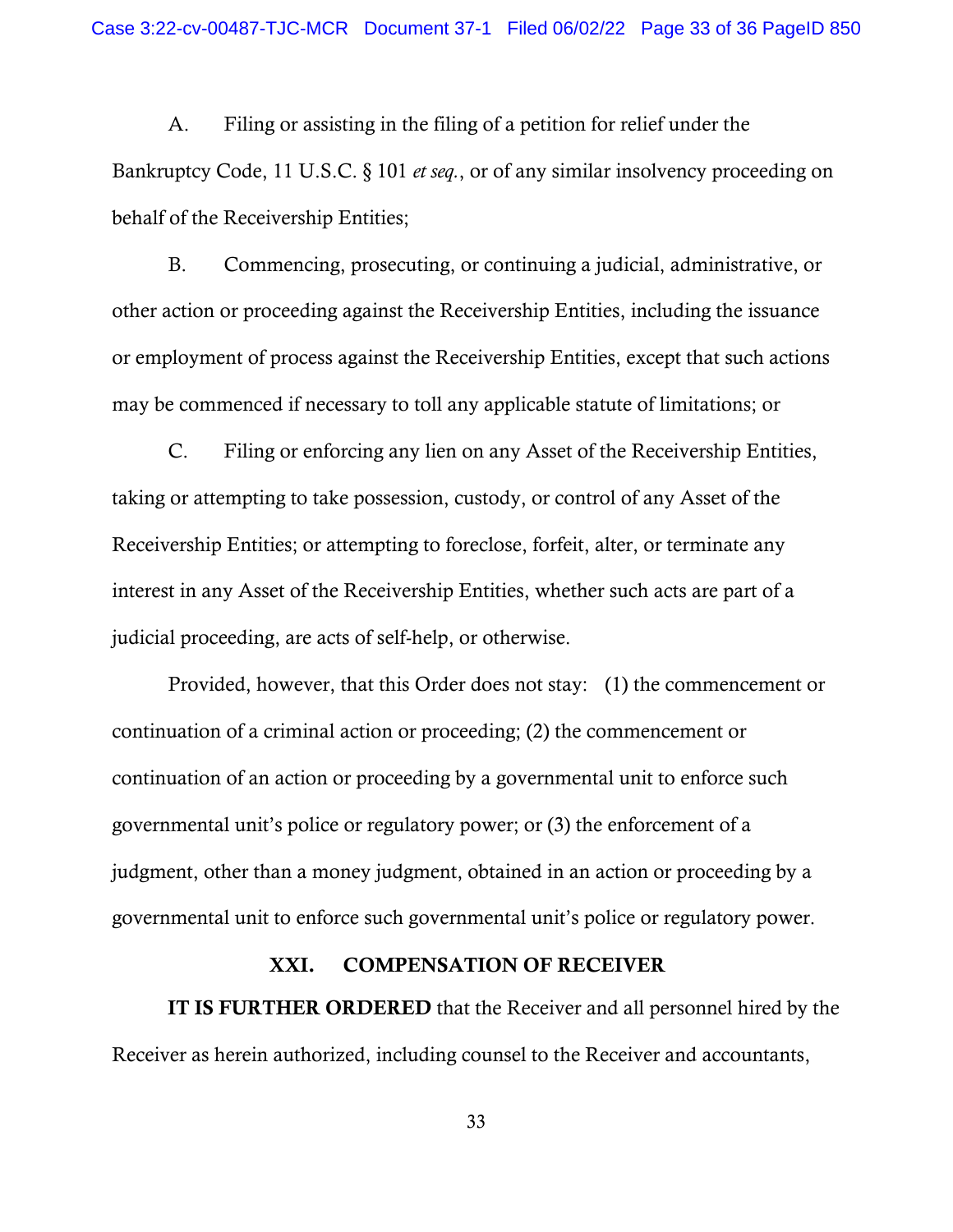are entitled to reasonable compensation for the performance of duties pursuant to this Order and for the cost of actual out-of-pocket expenses incurred by them, from the Assets now held by, in the possession or control of, or which may be received by, the Receivership Entities. The Receiver shall file with the Court and serve on the parties periodic requests for the payment of such reasonable compensation, with the first such request by July 1, 2022, in accordance with Section XX of the TRO. The Receiver shall not increase the hourly rates used as the bases for such fee applications without prior approval of the Court.

#### XXII. RECEIVER'S BOND

IT IS FURTHER ORDERED that the Receiver is not required to file with the Clerk of this Court a bond until further order of this Court, conditioned that the Receiver will well and truly perform the duties of the office and abide by and perform all acts the Court directs.

### XXIII. DISTRIBUTION OF ORDER BY DEFENDANTS

IT IS FURTHER ORDERED that Stipulating Defendants shall, to the extent not already completed pursuant to the TRO, immediately provide a copy of this Order to each affiliate, telemarketer, marketer, sales entity, successor, assign, member, officer, director, employee, agent, independent contractor, client, attorney, spouse, subsidiary, division, and representative of any Stipulating Defendant, and shall, thereafter, immediately provide the FTC and the Receiver with a sworn statement that this provision of the Order has been satisfied, which statement shall include the names, physical addresses, phone numbers, and email addresses of each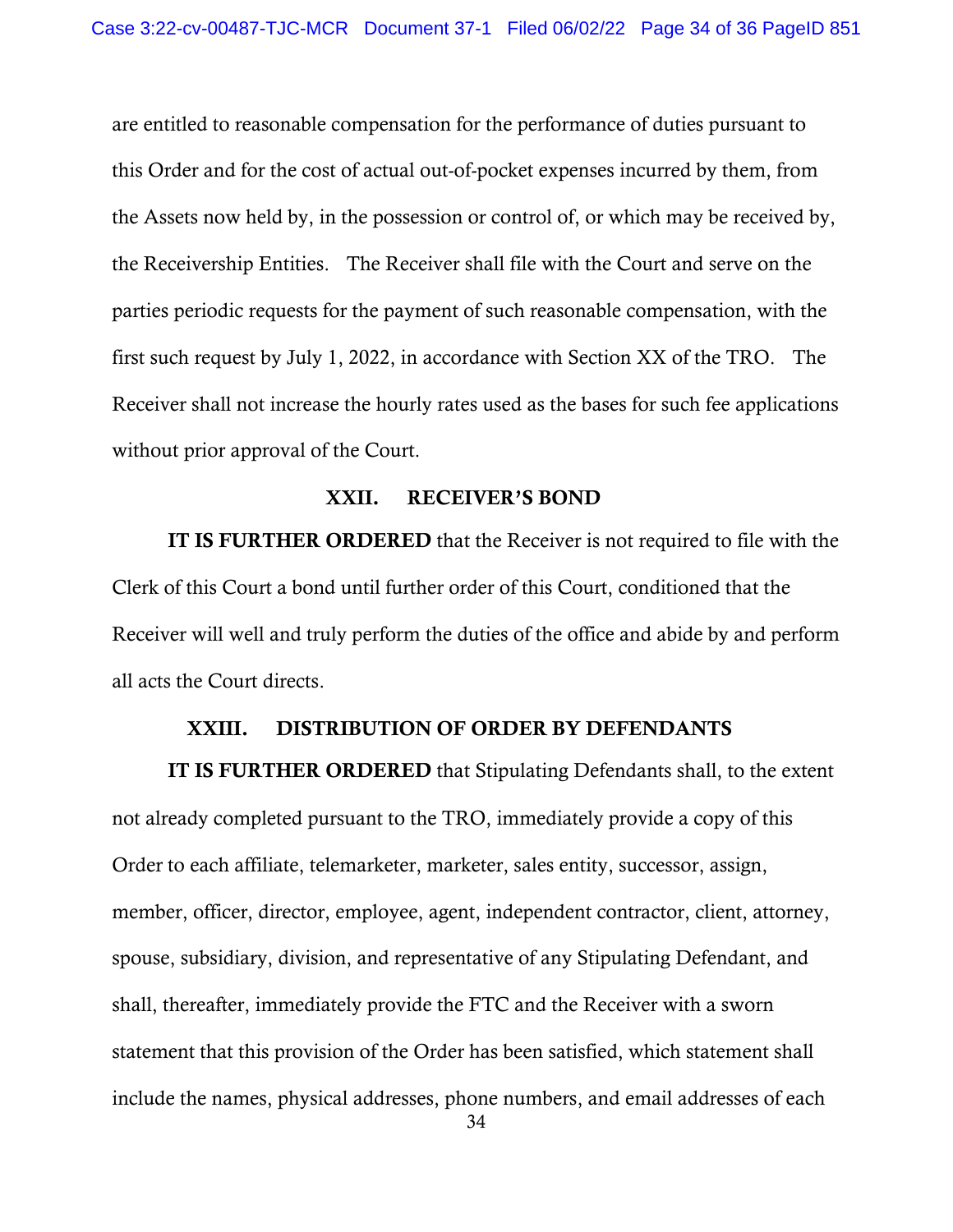such person or entity who received a copy of the Order. Furthermore, Stipulating Defendants shall not take any action that would encourage officers, agents, members, directors, employees, salespersons, independent contractors, attorneys, subsidiaries, affiliates, successors, assigns or other persons or entities in active concert or participation with them to disregard this Order or believe that they are not bound by its provisions.

## XXIV. SERVICE OF THIS ORDER

IT IS FURTHER ORDERED that copies of this Order may be served by any means, including facsimile transmission, electronic mail or other electronic messaging, personal or overnight delivery, U.S. Mail or FedEx, by agents and employees of Plaintiff, by the Receiver and all personnel hired by the Receiver, by any law enforcement agency, or by private process server, upon any Defendant or any person (including any financial institution) that may have possession, custody or control of any Asset or Document of any Stipulating Defendant, or that may be subject to any provision of this Order pursuant to Rule 65(d)(2) of the Federal Rules of Civil Procedure. For purposes of this Section, service upon any branch, subsidiary, affiliate or office of any entity shall effect service upon the entire entity.

#### XXV. CORRESPONDENCE AND SERVICE ON PLAINTIFF

IT IS FURTHER ORDERED that, for the purpose of this Order, all correspondence and service of pleadings on Plaintiff shall be addressed to:

Hong Park Brian M. Welke Sana Chaudhry